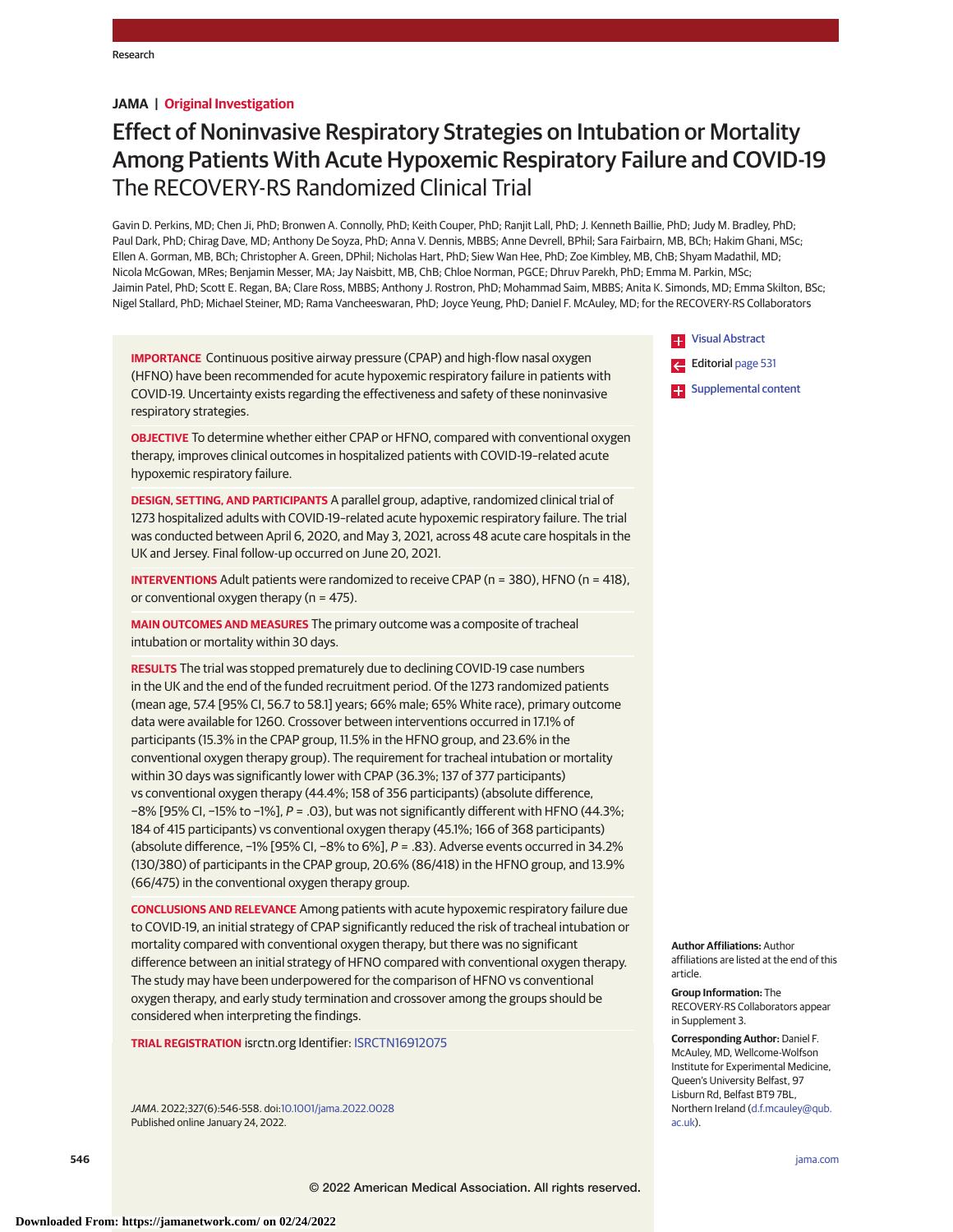cute hypoxemic respiratory failure is a key clinical characteristic of COVID-19 pneumonitis. In a study of 63 792 patients with COVID-19 hospitalized in the UK between March and August 2020, 76% required supplemental oxygen and 9% required tracheal intubation and invasive mechanical ventilation. $<sup>1</sup>$  Early in the pandemic,</sup> international experiences highlighted the potential risk that intensive care units (ICUs) might become overwhelmed, and high mortality was observed in patients requiring invasive mechanical ventilation.<sup>2-4</sup> This drove an urgent public health need to identify strategies to reduce the demand for invasive mechanical ventilation.

In patients with COVID-19 and increasing oxygen requirements, noninvasive respiratory strategies such as continuous positive airway pressure (CPAP) and high-flow nasal oxygen (HFNO) provide potentially attractive strategies for avoiding invasive mechanical ventilation. In other respiratory diseases, particularly community-acquired pneumonia, both CPAP and HFNO may improve clinical outcomes; however, patients treated with CPAP experience more adverse events.<sup>5,6</sup> In the context of COVID-19, however, there was concern that these strategies might serve only to delay tracheal intubation due to high failure rates, while exacerbating lung injury through generation of large tidal volumes.<sup>7-10</sup>

The absence of evidence to support use of CPAP and HFNO in patients with COVID-19 led to significant variability both in international guidelines and clinical practice.<sup>9,11</sup> On this basis, there was a need for a randomized clinical trial to determine whether either CPAP or HFNO, compared with conventional oxygen therapy, reduces the need for tracheal intubation or mortality within 30 days in hospitalized patients with acute hypoxemic respiratory failure due to COVID-19.

# Methods

#### Study Design

The Randomized Evaluation of COVID-19 Therapy–Respiratory Support (RECOVERY-RS) clinical trial was conducted across 48 acute care hospitals in the UK and Jersey. The trial protocol was approved by the London-Brighton and Sussex research ethics committee and the Health Research Authority, sponsored by the University of Warwick, coordinated by the Warwick Clinical Trials Unit, and funded by the National Institute for Health Research. An independent trial steering committee and data and safety monitoring committee provided trial oversight. The RECOVERY-RS trial was conducted in accordance with Good Clinical Practice guidelines, local regulations, and the ethical principles described in the Declaration of Helsinki.<sup>12</sup> In keeping with regional regulations, consent from patients or agreement from their family or another surrogate was obtained orally, with a written record maintained by the researcher. The trial protocol has been published.<sup>13</sup> The trial protocol and statistical analysis plan appear in [Supplement 1.](https://jamanetwork.com/journals/jama/fullarticle/10.1001/jama.2022.0028?utm_campaign=articlePDF%26utm_medium=articlePDFlink%26utm_source=articlePDF%26utm_content=jama.2022.0028)

The trial was a parallel group, open-label, adaptive, 3-group, randomized clinical trial designed to evaluate the clinical effectiveness of CPAP or HFNO, compared with conven-

# **Key Points**

**Question** What is the effect of initial noninvasive respiratory strategies using continuous positive airway pressure (CPAP) or high-flow nasal oxygen (HFNO), compared with an initial strategy of conventional oxygen therapy, on the risk of tracheal intubation or mortality among hospitalized adults with acute hypoxemic respiratory failure due to COVID-19?

**Findings** In this randomized clinical trial of 1273 patients, the composite primary outcome of tracheal intubation or mortality within 30 days occurred in 36% of the patients in the CPAP group compared with 44% in the conventional oxygen therapy group, a difference that was statistically significant, and occurred in 44% in the HFNO group compared with 45% in the conventional oxygen therapy group, a difference that was not significantly different.

**Meaning** Among patients with acute hypoxemic respiratory failure and COVID-19, an initial strategy of CPAP significantly reduced the risk of tracheal intubation or mortality compared with conventional oxygen therapy, but there was no significant difference between an initial strategy of HFNO compared with conventional oxygen therapy.

tional oxygen therapy, in hospitalized patients with acute hypoxemic respiratory failure due to COVID-19 (Figure 1). The multigroup designwas essentially conducted as 2 separate trials comparing CPAP and HFNO with a common shared control group of conventional oxygen therapy. A group sequential design allowed early study termination of 1 or both interventions if they were found to be more effective than conventional oxygen therapy, with the final analysis for each comparison adjusted to control the pairwise α value of .05.

# **Participants**

Adult hospitalized patients (aged ≥18 years) with known or suspected COVID-19 were eligible if they had acute hypoxemic respiratory failure, defined as an oxygen saturation as measured by pulse oximetry (SpO<sub>2</sub>) of 94% or less despite receiving a fraction of inspired oxygen (FIO<sub>2</sub>) of at least 0.40, and were deemed suitable for tracheal intubation if treatment escalation was required. Patients with an immediate (<1 hour) need for invasive mechanical ventilation, known pregnancy, or planned withdrawal of treatment were excluded. Based on the judgment of the treating clinician, a contraindication to the intervention precluded randomization to that specific trial group.

### Randomization and Blinding

Eligible patients were randomized using an internet-based system with allocation concealment. We anticipated that either CPAP or HFNO might be unavailable at the hospital sites on a temporary or permanent basis. As such, the randomization system allowed the hospital site to randomize patients to (1) CPAP, HFNO, or conventional oxygen therapy (on a 1:1:1 basis) or (2) a single intervention (CPAP or HFNO) or conventional oxygen therapy (on a 1:1 basis). These 2 systems were integrated and constantly updated to ensure that the allocation ratio was maintained within the permitted thresholds.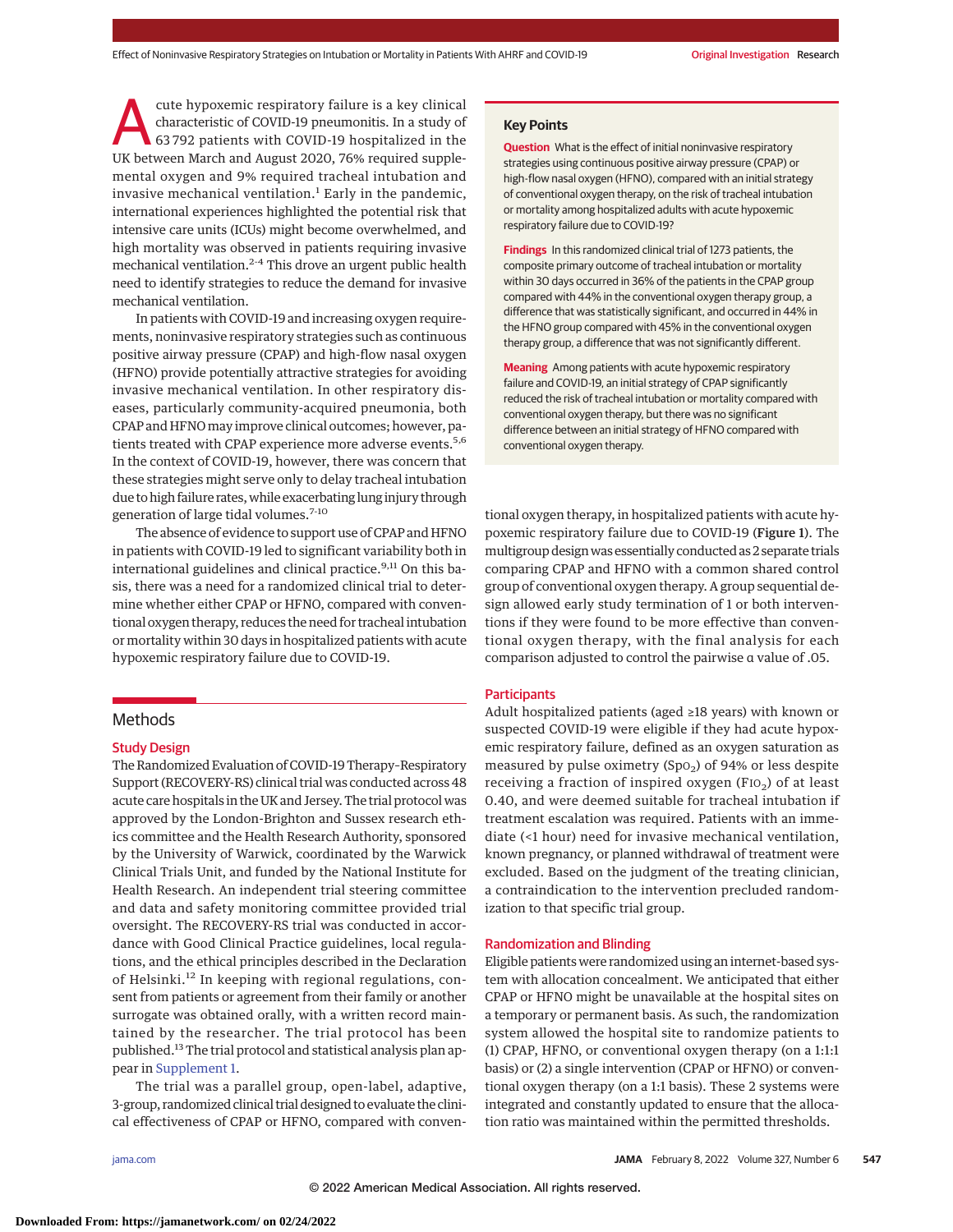

Respiratory Support.

- <sup>a</sup> Given the COVID-19 pandemic circumstances, investigators did not have hospitals track everyone who was approached or considered but not randomized.
- <sup>b</sup> Five patients were mistakenly randomized twice (3 to the conventional oxygen therapy group and 2 to the high-flow nasal oxygen group), but did not receive treatment. These patients were excluded from the analyses.
- <sup>c</sup> There were 114 patients randomized to continuous positive airway pressure (CPAP) and 103 patients randomized to conventional oxygen therapy when high-flow nasal oxygen (HFNO) was not available; 109 patients randomized to HFNO and 113 to conventional oxygen therapy when CPAP was not available; and 266 patients randomized to CPAP, 309 to HFNO, and 259 to conventional oxygen therapy when all therapies were available.
- treatment (1 withdrew and 1 lost to follow-up). One patient withdrew and did not receive CPAP or a crossover treatment.
- e The 2 patients who withdrew did not receive HFNO or a crossover treatment. One patient had insufficient data regarding receipt of HFNO or a crossover treatment (lost to follow-up).
- <sup>f</sup> All 7 patients received treatment. Six patients (including the 4 patients who withdrew) did not receive a crossover treatment. One patient had insufficient data regarding receipt of a crossover treatment.
- <sup>g</sup> Comparisons excluded patients who did not have an opportunity to be randomized to the alternative intervention based on hospital site availability.

The planned sample size was inflated to account for minor imbalances in the allocation ratio and, if it had been needed, the system allowed randomization weightings to be adjusted. Hospital sites could not randomize only between CPAP and HFNO. Randomization was stratified by hospital site, sex, and age and the allocation was generated by a minimization algorithm, which did not include any random component. Due to the nature of the trial interventions and context, it was not possible to blind patients, treating clinicians, or outcome assessors.

# Procedures

Patients randomized to CPAP or HFNO started treatment as soon as possible. Breaks from treatment were permitted for comfort. Patients randomized to conventional oxygen therapy received oxygen via a standard facemask or low-flow nasal cannula. The patients in the HFNO group received heated humidified HFNO. The patients in the CPAP group received CPAP that did not permit the incorporation of any inspiratory positive airway pressure. Across all groups, local policies and clinical discretion informed decisions regarding device choice and setup, titration (eg, FIO<sub>2</sub>, flow, positive end-expiratory pressure), treatment targets (eg,  $Spo<sub>2</sub>$ ), and treatment discontinuation. Tracheal intubation was performed when clinically indicated based on the judgment of the treating clinician. Treatment crossover was defined as a patient who received a nonallocated intervention (CPAP or HFNO) for a period of more than 6 hours unless the intervention was used as a bridge to tracheal intubation or for palliative care.

At enrollment, we collected information on demographics (including investigator-classified sex and race and ethnicity), comorbid state, and physiological levels (including blood pressure, respiratory rate, peripheral oxygen saturation, and blood gas measurements). Collection and reporting of race and ethnicity was based on fixed categories and mandated by the funder due to the disproportionate effect of COVID-19 infection on non-White populations.<sup>14</sup> Participants were followed up throughout their hospital stay to record intervention use,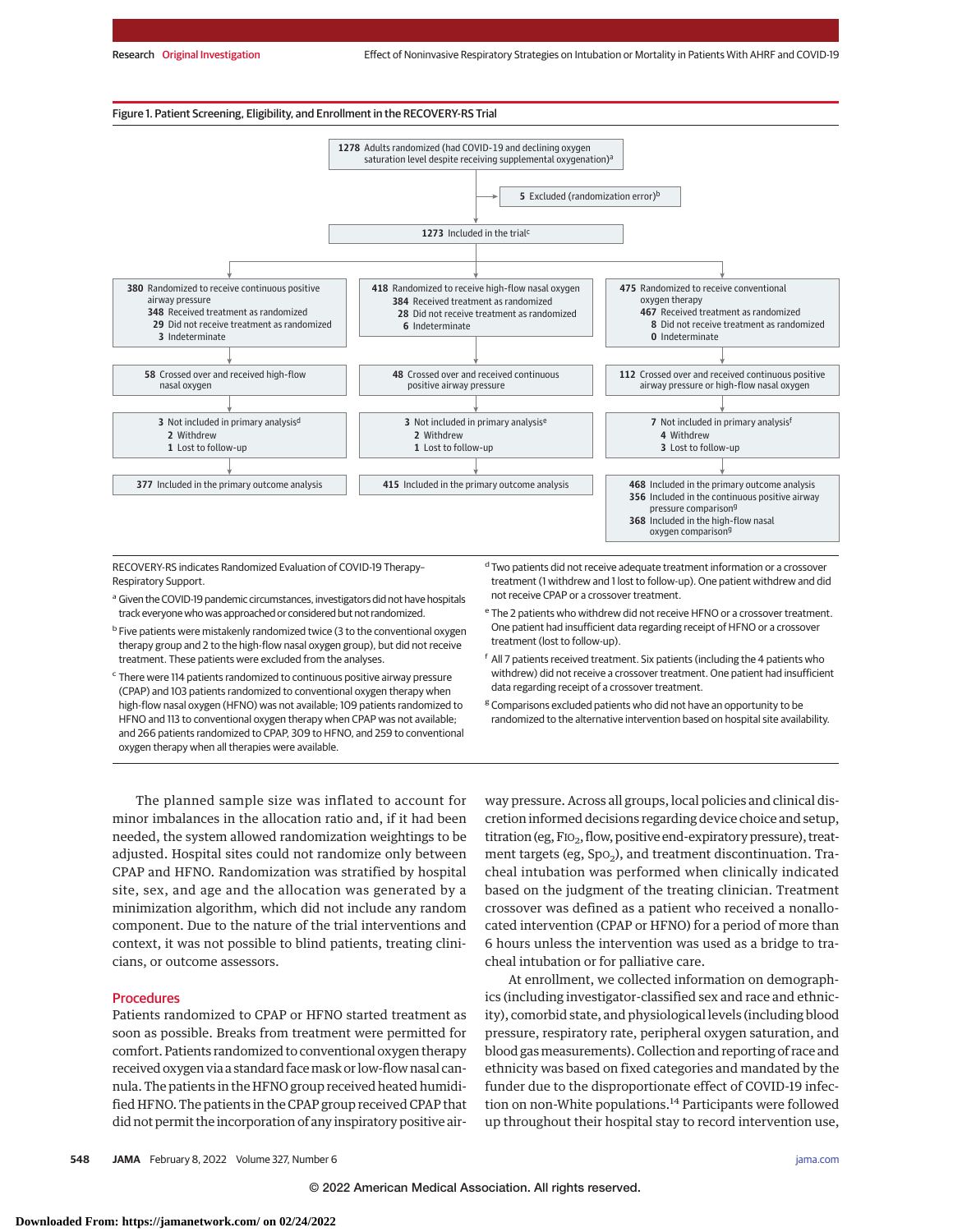crossover, adverse events, and outcomes. We undertook data linkage with national data sets to support collection of demographic information and outcomes, including death after hospital discharge.

#### **Outcomes**

The primary outcome was a composite of tracheal intubation or mortality within 30 days of randomization. Tracheal intubation, as an outcome, reflects the need for invasive mechanical ventilation, which is typically delivered in high-resource ICUs. Secondary outcomes included the individual incidence of tracheal intubation or mortality within 30 days, time to tracheal intubation, duration of invasive mechanical ventilation, time to death, mortality (during ICU or hospital stay), admission to the ICU, length of stay in the ICU, and length of stay in the hospital (included time from emergency department arrival to hospital discharge).

# Sample Size Calculation

Early data on COVID-19 informed the anticipated event rate in the conventional oxygen therapy group.<sup>15</sup> Assuming a conservative incidence of 15% for the composite outcome of tracheal intubation or mortality (with a 2-sided significance level of .05 and 90% power), a total of 3000 participants (1000 per group across 3 groups) were required. This equated to detecting a reduction of 5% for tracheal intubation or mortality or an odds ratio of 0.625. This minimally important clinical difference for the primary outcome aligns with what was used in the RECOVERY trial.<sup>16,17</sup> The sample size was inflated to 4002 because of the uncertainties in relation to COVID-19 and event rates.

Efficacymonitoring of each pairwise comparison with conventional oxygen therapy was based on an α spending function approach with a 1-sided pairwise type I error rate of 0.025 and a type I error spent at the interim analyses that was proportional to the observed Fisher information. This allowed the trial to be stopped early if 1 or both interventions were more effective than conventional oxygen therapy. Any decision to stop the trial or drop a group due to futility or safety was determined by the data and safety monitoring committee. The sample size calculation assumed the conduct of 11 interim analyses and 1 final analysis.

# Statistical Analysis

The primary and secondary analyses were performed for all participants based on their randomized intervention. Outcome data were compared between each intervention group and the conventional oxygen therapy group. Participants in the conventional oxygen therapy group were only included in a comparison with HFNO or CPAP if they had the opportunity to be randomized to that intervention. For the primary outcome, we undertook a post hoc analysis that compared the CPAP and HFNO groups.

Continuous data were summarized using the number of participants (percentage), mean (SD or 95% CI), and median (IQR). Categorical data were summarized with frequency count, percentage, and missing. Odds ratios (95% CIs) were reported for categorical outcomes using logistic regression models. Mean or median differences (95% CIs) were reported

for continuous outcomes. Proportional (absolute) differences (95% CIs) were reported for categorical outcomes. For the time to event analysis, hazard ratios (95% CIs) were reported and the proportional hazards assumption was assessed using the score test. In accordance with the statistical analysis plan [\(Supplement 1\)](https://jamanetwork.com/journals/jama/fullarticle/10.1001/jama.2022.0028?utm_campaign=articlePDF%26utm_medium=articlePDFlink%26utm_source=articlePDF%26utm_content=jama.2022.0028), we planned multiple imputation only if there was substantial missingness (≥20%) in relation to the primary outcome.

The primary analysis was unadjusted. For the adjusted secondary analyses, the covariates of age, sex, morbid obesity (defined as a body mass index >35), race and ethnicity,  $FIO<sub>2</sub>$ , respiratory rate, and treatment phases were used with hospital site included as a random effect.<sup>18,19</sup> Treatment phases were defined as before July 2020, July 2020 to January 2021, and after January 2021 based on the introduction of dexamethasone as standard care in June 2020 and tocilizumab in January  $2021$ .<sup>17,20,21</sup> Due to the unavailability of data from NHS Digital, we could not include social deprivation in the adjusted analyses.

We used inverse probability weighting as a secondary exploratory analysis. This method corrects for bias that may be introduced into the treatment effect as a result of the crossover.Weights were estimated using propensity scores with the response variable as those participants who did crossover or who did not crossover. These weights were then introduced into the main logistic regression models to diminish the bias introduced by treatment change. Subgroup analyses were performed using logistic regression models, with the primary outcome as the response variable and the subgroup × treatment interaction term included in the model. No adjustment was made for the multiple comparisons. Thus, the type I error control was the same as if CPAP and HFNO had each been compared with conventional oxygen therapy in separate trials.

Cutoff values for the final *P* value for the primary analysis were calculated to correct for the type I error spent at the interim analyses.<sup>22</sup> The final cutoff values depended on the information available at the interim analyses and are reported in the Results section below. No correction for the interim analyses was made to the cutoff values for the secondary outcomes or analyses, with a significance threshold of .05 used. All significance testing was 2-sided. Because of the potential for type I error due to multiple comparisons, the findings for the analyses of the secondary outcomes should be interpreted as exploratory. Analyses were conducted using SAS version 9.4 (SAS Institute Inc) and R version 4.0.3 (R Foundation for Statistical Computing).

#### Results

Trial recruitment was stopped early. Toward the end of the funded 12-month recruitment period, there was a rapid decline in hospitalized patients with COVID-19 in the UK. During the trial period, recruitment was closely tracked with the overall cases of hospitalized patients with COVID-19 in the UK (eFigure 1 in [Supplement 2\)](https://jamanetwork.com/journals/jama/fullarticle/10.1001/jama.2022.0028?utm_campaign=articlePDF%26utm_medium=articlePDFlink%26utm_source=articlePDF%26utm_content=jama.2022.0028). The trial management group decided not to seek additional funding and to prioritize the sharing of accumulated data to inform international clinical care.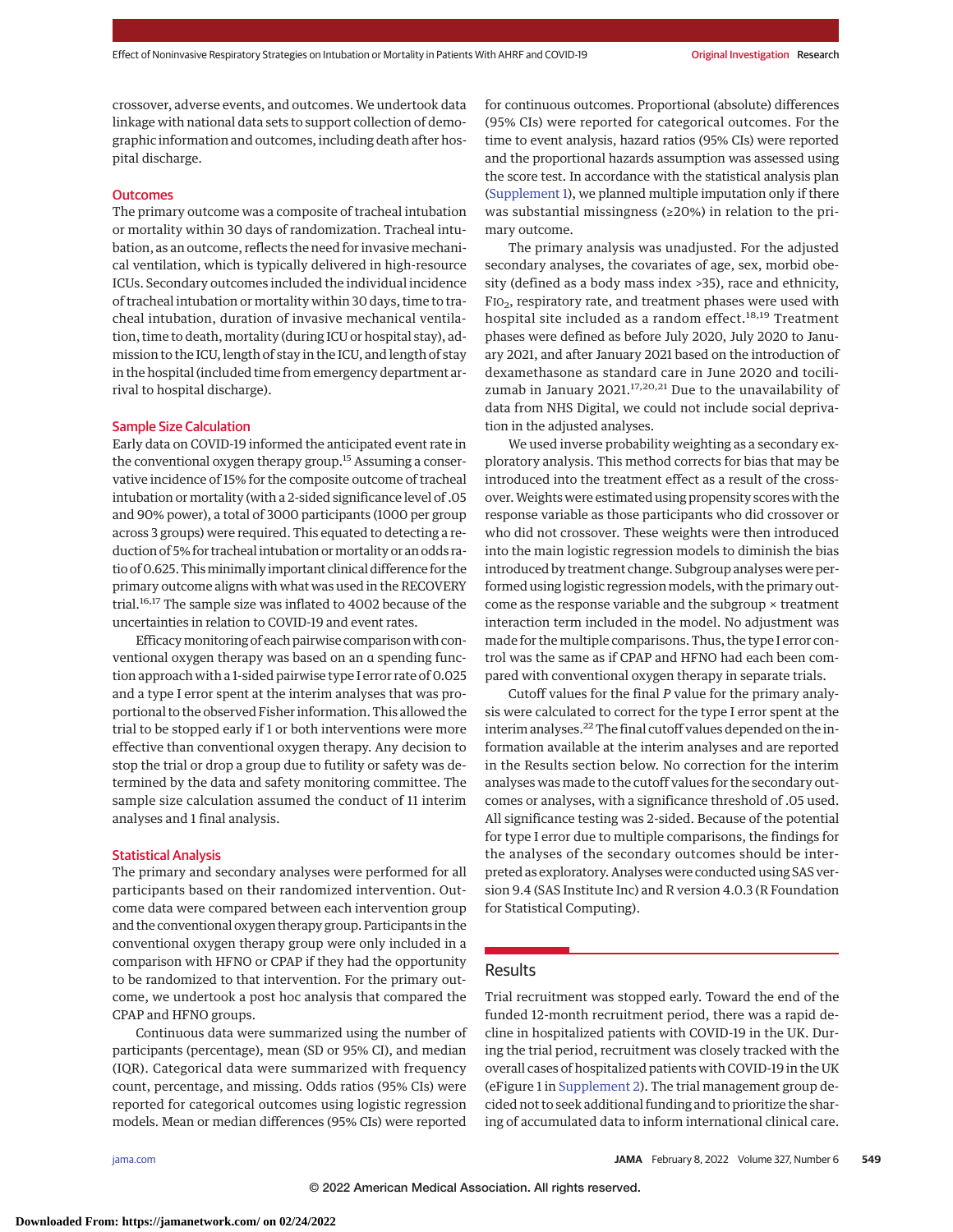Prior to stopping trial recruitment, 3 formal interim analyses had been conducted of 36, 160, and 387 participants and the trial continued after each analysis. The results of the interim analyses (other than the decision to continue the trial) were not known to the trial management group, trial steering committee, trial sponsor, or trial funder. The trial management group's recommendation to stop trial recruitment was agreed on by the trial's steering committee and funder. The trial sponsor made the decision to stop recruitment and the trial closed recruitment on May 3, 2021.

#### Participant Recruitment

Between April 6, 2020, and May 3, 2021, there were 1278 patients who were randomized across 48 acute care hospitals in the UK and Jersey. Five patients mistakenly underwent double randomization, leaving 1273 patients included in the trial (380 in the CPAP group, 418 in the HFNO group, and 475 in the conventional oxygen therapy group) (Figure 1). Final follow-up occurred on June 20, 2021. Eight patients withdrew and 5 were lost to follow-up. Primary outcome data were available for 99.0% (1260/1273) of participants.

A total of 733 participants (377 in the CPAP group and 356 in the conventional oxygen therapy group) were included in the comparison of CPAP with conventional oxygen therapy. A total of 783 participants (415 in the HFNO group and 368 in the conventional oxygen therapy group) were included in the comparison of HFNO with conventional oxygen therapy (Figure 1 and eTable 1 in [Supplement 2\)](https://jamanetwork.com/journals/jama/fullarticle/10.1001/jama.2022.0028?utm_campaign=articlePDF%26utm_medium=articlePDFlink%26utm_source=articlePDF%26utm_content=jama.2022.0028).

Participant characteristics were similar at baseline (Table 1 and eTable 2 in [Supplement 2\)](https://jamanetwork.com/journals/jama/fullarticle/10.1001/jama.2022.0028?utm_campaign=articlePDF%26utm_medium=articlePDFlink%26utm_source=articlePDF%26utm_content=jama.2022.0028). The mean age was 57.4 years (95% CI, 56.7-58.1 years), 66.3% were male, and 65.3% of White race. The median time from first COVID-19 symptoms to randomization was 9 days (IQR, 7.0-12.0 days). The baseline median Spo<sub>2</sub> was 93% (IQR, 91%-95%) and FIO<sub>2</sub> was 0.60 (IQR, 0.40-0.80).

The allocated intervention was received by 91.6% (348/ 380) of participants in the CPAP group, 91.9% (384/418) in the HFNO group, and 98.3% (467/475) in the conventional oxygen therapy group (Figure 1). In the CPAP group, initial positive end-expiratory pressure was set at a mean of 8.3 cm  $H_2O$ (95% CI, 8.1-8.5 cm  $H_2O$ ; Table 2). In the HFNO group, initial flow was set at a mean of 52.4 L/min (95% CI, 51.4-53.5 L/min). Of those who required tracheal intubation, their preprocedure clinical conditions appear in Table 2.

Treatment crossover occurred in 17.1% of participants (15.3% [58/380] in the CPAP group, 11.5% [48/418] in the HFNO group, and 23.6% [112/475] in the conventional oxygen therapy group; Figure 1 and eTable 3 in [Supplement 2\)](https://jamanetwork.com/journals/jama/fullarticle/10.1001/jama.2022.0028?utm_campaign=articlePDF%26utm_medium=articlePDFlink%26utm_source=articlePDF%26utm_content=jama.2022.0028).

#### Primary Outcome

For the comparison of CPAP vs conventional oxygen therapy, the primary composite outcome of tracheal intubation or mortality within 30 days occurred in 36.3% (137/377) of the participants in the CPAP group vs 44.4% (158/356) of the participants in the conventional oxygen therapy group (absolute difference, −8% [95% CI, −15% to −1%], *P* = .03; Table 3).

For the comparison of HFNO vs conventional oxygen therapy, the primary composite outcome occurred in 44.3% (184/415) of the participants in the HFNO group vs 45.1% (166/ 368) of the participants in the conventional oxygen therapy group (absolute difference, −1% [95% CI, −8% to 6%], *P* = .83; Table 4).

The cutoff values for the *P* values to define statistical significance for the primary comparisons of CPAP and HFNO vs conventional oxygen therapy (corrected for the interim analyses) were equivalent to .044 for 2-sided *P* values.

### Secondary Outcomes

The secondary outcomes appear in Tables 3-4 and in eFigures 2-4 in [Supplement 2.](https://jamanetwork.com/journals/jama/fullarticle/10.1001/jama.2022.0028?utm_campaign=articlePDF%26utm_medium=articlePDFlink%26utm_source=articlePDF%26utm_content=jama.2022.0028) There was a significant difference in the individual incidence of tracheal intubation within 30 days in the CPAP group (33.4% vs 41.3% in the conventional therapy group; absolute difference, −8% [95% CI, −15% to −1%]). However, a significant difference was not observed for the individual incidence of mortality within 30 days in the CPAP group (16.7% vs 19.2% in the conventional therapy group; absolute difference, −3% [95% CI, −8% to 3%]). Compared with conventional oxygen therapy, neither CPAP nor HFNO significantly reduced mortality in the ICU or in the hospital.

Significantly fewer participants in the CPAP group required admission to the ICU compared with participants in the conventional oxygen therapy group (55.4% vs 62.9%, respectively; absolute difference, −7% [95% CI, −15% to −3%]). Among the participants who required tracheal intubation, there was a statistically significant increase in the median time to tracheal intubation in the CPAP group (2.0 days [IQR, 1.0 to 4.0 days]) compared with the conventional oxygen therapy group (1.0 day [IQR, 0 to 4.0 days]) (median difference, 1.0 day [95% CI, 0.2 to 1.8 days]; Table 3). For all other outcomes and comparisons, there was no statistically significant difference between study groups.

#### Exploratory Outcomes

The findings from both the adjusted analyses and the inverse probability weighting analysis were consistent with the pri-mary analysis (eTable 4 in [Supplement 2\)](https://jamanetwork.com/journals/jama/fullarticle/10.1001/jama.2022.0028?utm_campaign=articlePDF%26utm_medium=articlePDFlink%26utm_source=articlePDF%26utm_content=jama.2022.0028). The majority of tests for interaction in the subgroup analyses were not statistically significant (Figure 2 and Figure 3). However, the comparison of the HFNO group vs the conventional oxygen therapy group for F<sub>IO<sub>2</sub></sub> was significant ( $P = .02$ ; Figure 3). The findings were broadly consistent between the unadjusted and adjusted subgroup analyses (Figures 2-3 and eFigure 5 in [Supplement 2\)](https://jamanetwork.com/journals/jama/fullarticle/10.1001/jama.2022.0028?utm_campaign=articlePDF%26utm_medium=articlePDFlink%26utm_source=articlePDF%26utm_content=jama.2022.0028).

#### Post Hoc Outcomes

A post hoc analysis, which compared CPAP and HFNO, included 570 participants who were randomized across all 3 groups. The primary outcome occurred in 34.6% (91/263) of participants in the CPAP group and in 44.3% (136/307) of participants in the HFNO group (absolute difference, −10% [95% CI, −18% to −2%], *P* = .02; eTable 5 in [Supplement 2\)](https://jamanetwork.com/journals/jama/fullarticle/10.1001/jama.2022.0028?utm_campaign=articlePDF%26utm_medium=articlePDFlink%26utm_source=articlePDF%26utm_content=jama.2022.0028).

# Adverse Events

Adverse events occurred most frequently in the CPAP group; 34.2% (130/380) of participants in the CPAP group experienced adverse events, followed by 20.6% (86/418) of participants in the HFNO group, and 13.9% (66/475) of participants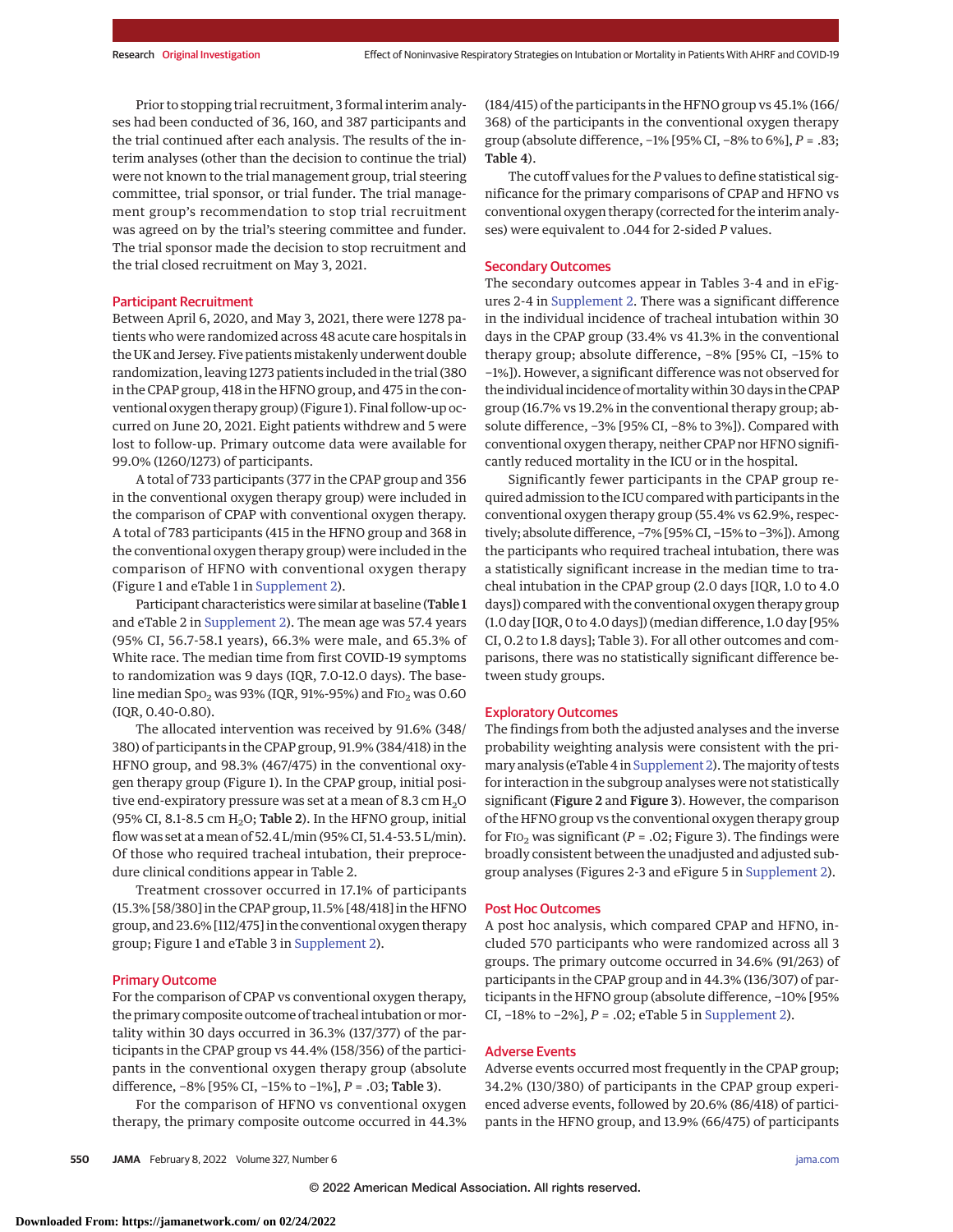| Table 1. Baseline Characteristics of the Participants               |                                                       |                                       |                                               |
|---------------------------------------------------------------------|-------------------------------------------------------|---------------------------------------|-----------------------------------------------|
|                                                                     | Continuous positive<br>airway pressure<br>$(n = 380)$ | High-flow nasal oxygen<br>$(n = 418)$ | Conventional<br>oxygen therapy<br>$(n = 475)$ |
| Treatment period, No. (%)                                           |                                                       |                                       |                                               |
| Before July 2020                                                    | 47 (12.4)                                             | 44(10.5)                              | 47 (9.9)                                      |
| <b>July 2020-January 2021</b>                                       | 262(69.0)                                             | 289(69.1)                             | 331 (69.7)                                    |
| After January 2021                                                  | 71 (18.7)                                             | 85(20.3)                              | 97(20.4)                                      |
| Age, mean (SD), y                                                   | 56.7 (12.5)                                           | 57.6(13.0)                            | 57.6 (12.7)                                   |
| Sex, No. (%)                                                        |                                                       |                                       |                                               |
| Male                                                                | 260 (68.4)                                            | 272(65.1)                             | 312 (65.7)                                    |
| Female                                                              | 120(31.6)                                             | 146 (34.9)                            | 163(34.3)                                     |
| Race and ethnicity, No. (%) <sup>a</sup>                            |                                                       |                                       |                                               |
| Asian <sup>b</sup>                                                  | 73 (19.2)                                             | 77(18.4)                              | 90(18.9)                                      |
| <b>Black<sup>c</sup></b>                                            | 16(4.2)                                               | 14(3.3)                               | 19(4.0)                                       |
| Multiple <sup>d</sup>                                               | 3(0.8)                                                | 4(1.0)                                | 6(1.3)                                        |
| White <sup>e</sup>                                                  | 243 (63.9)                                            | 276(66.0)                             | 312 (65.7)                                    |
| Otherf                                                              | 11(2.9)                                               | 12(2.9)                               | 9(1.9)                                        |
| Not given                                                           | 33(8.7)                                               | 34(8.1)                               | 35(7.4)                                       |
| Time from symptom onset, median (IQR), d                            |                                                       |                                       |                                               |
| To hospital admission                                               | $(n = 376)$ ; 7.0 (5.5-10.0)                          | $(n = 407); 8.0 (5.0-10.0)$           | $(n = 466)$ ; 7.0 (5.0-10.0)                  |
| To randomization                                                    | $(n = 378)$ ; 9.0 (7.0-12.0)                          | $(n = 414)$ ; 9.0 (7.0-12.0)          | $(n = 470)$ ; 9.0 (6.0-12.0)                  |
| COVID-19 status, No. (%)                                            | $(n = 379)$                                           | $(n = 417)$                           | $(n = 473)$                                   |
| Confirmed                                                           | 326 (85.8)                                            | 355 (84.9)                            | 409 (86.1)                                    |
| Suspected                                                           | 53 (13.9)                                             | 62 (14.8)                             | 64 (13.5)                                     |
| Comorbidities, No. (%)                                              |                                                       |                                       |                                               |
| Other (none of the below)                                           | 148 (38.9)                                            | 141 (33.7)                            | 188 (39.6)                                    |
| Hypertension                                                        | 131 (34.5)                                            | 164 (39.2)                            | 153 (32.2)                                    |
| Diabetes requiring medication                                       | 86 (22.6)                                             | 98 (23.4)                             | 91(19.2)                                      |
| Morbid obesity (body mass index $>$ 35) <sup>9</sup>                | 62(16.3)                                              | 81(19.4)                              | 75(15.8)                                      |
| Chronic lung disease                                                | 65(17.1)                                              | 52(12.4)                              | 66 (13.9)                                     |
| Coronary heart disease                                              | 34(8.9)                                               | 26(6.2)                               | 44 (9.3)                                      |
| Uncontrolled or active malignancy                                   | 7(1.8)                                                | 10(2.4)                               | 7(1.5)                                        |
| Dementia                                                            | 4(1.1)                                                | 1(0.2)                                | 3(0.6)                                        |
| End-stage kidney disease requiring<br>kidney replacement therapy    | 2(0.5)                                                | 6(1.4)                                | 5(1.1)                                        |
| Congestive heart failure                                            | 2(0.5)                                                | 4(1.0)                                | 5(1.1)                                        |
| Clinical Frailty Scale, No. (%) <sup>h</sup>                        |                                                       |                                       |                                               |
| Very fit to managing well <sup>i</sup>                              | 351 (92.4)                                            | 376 (90.0)                            | 430 (90.5)                                    |
| Very mild frailty to terminally illi                                | 19(5.0)                                               | 35(8.4)                               | 39(8.2)                                       |
| Respiratory rate, median (IQR), /min                                | $(n = 377)$ ; 24 (21-30)                              | $(n = 414)$ ; 24 (20-29)              | $(n = 472)$ ; 23 (20-28)                      |
| $FIO_2$ , median (IQR)                                              | $(n = 363)$ ; 0.60 (0.40-0.80)                        | $(n = 404)$ ; 0.60 (0.40-0.80)        | $(n = 459)$ ; 0.60 (0.40-0.80)                |
| Spo <sub>2</sub> , median (IQR), %                                  | $(n = 378)$ ; 94.0 (92.0-95.0)                        | $(n = 409)$ ; 93.0 (91.0-95.0)        | $(n = 470)$ ; 94.0 (92.0-95.0)                |
| Ratio of Spo <sub>2</sub> to FIO <sub>2</sub> , median (IQR), %     | $(n = 363)$ ; 155.0 (110.6-232.5)                     | $(n = 399)$ ; 156.7 (113.8-232.5)     | $(n = 457)$ ; 156.7 (115.0-230.0)             |
| Pao <sub>2</sub> , median (IQR), mm Hg                              | $(n = 238)$ ; 67.5 (60.0-77.3)                        | $(n = 287)$ ; 66.0 (59.3-74.3)        | $(n = 317)$ ; 66.8 (58.5-80.3)                |
| Ratio of Pao <sub>2</sub> to FIO <sub>2</sub> , median (IQR), mm Hg | $(n = 229)$ ; 112.5 (80.0-161.3)                      | $(n = 284)$ ; 115.0 (80.9-168.4)      | $(n = 308)$ ; 113.8 (84.8-150.9)              |
| Paco <sub>2</sub> , median (IQR), mm Hg                             | $(n = 252)$ ; 33.0 (30.0-36.8)                        | $(n = 306)$ ; 33.0 (30.0-36.0)        | $(n = 331)$ ; 33.8 (30.8-36.8)                |
|                                                                     |                                                       |                                       |                                               |

Abbreviations: FIO<sub>2</sub>, fraction of inspired oxygen; SpO<sub>2</sub>, oxygen saturation as measured by pulse oximetry.

<sup>a</sup> Categories were based on the NHS Data Model and Dictionary.

bAsian-Indian, Asian-Pakistani, Asian-Bangladeshi, multiple-White and Asian, or any other Asian background.

<sup>c</sup> Black/African/Caribbean/Black British-African, Black/African/Caribbean/Black British-Caribbean, Black/African/Caribbean/Black British, or any other Black/African/Caribbean/Black British background.

 $d$  Any other multiple racial and ethnic combination.

<sup>e</sup> White British, White Irish, multiple-White and Black Caribbean, multiple-White and Black African, or any other White background.

Chinese or any other racial and ethnic combination not listed in footnotes through<sup>e</sup>.

 ${}^{\rm g}$  Body mass index is calculated as weight in kilograms divided by height in meters squared.

h Based on functional status prior to hospital admission and determined through chart review or patient assessment. It is measured on a 9-point scale (very fit to terminally ill) with lower scores indicating better functional status and a lower level of frailty.

<sup>i</sup> Categories correspond to scores of 1 to 3.

<sup>j</sup> Categories correspond to scores of 4 to 9.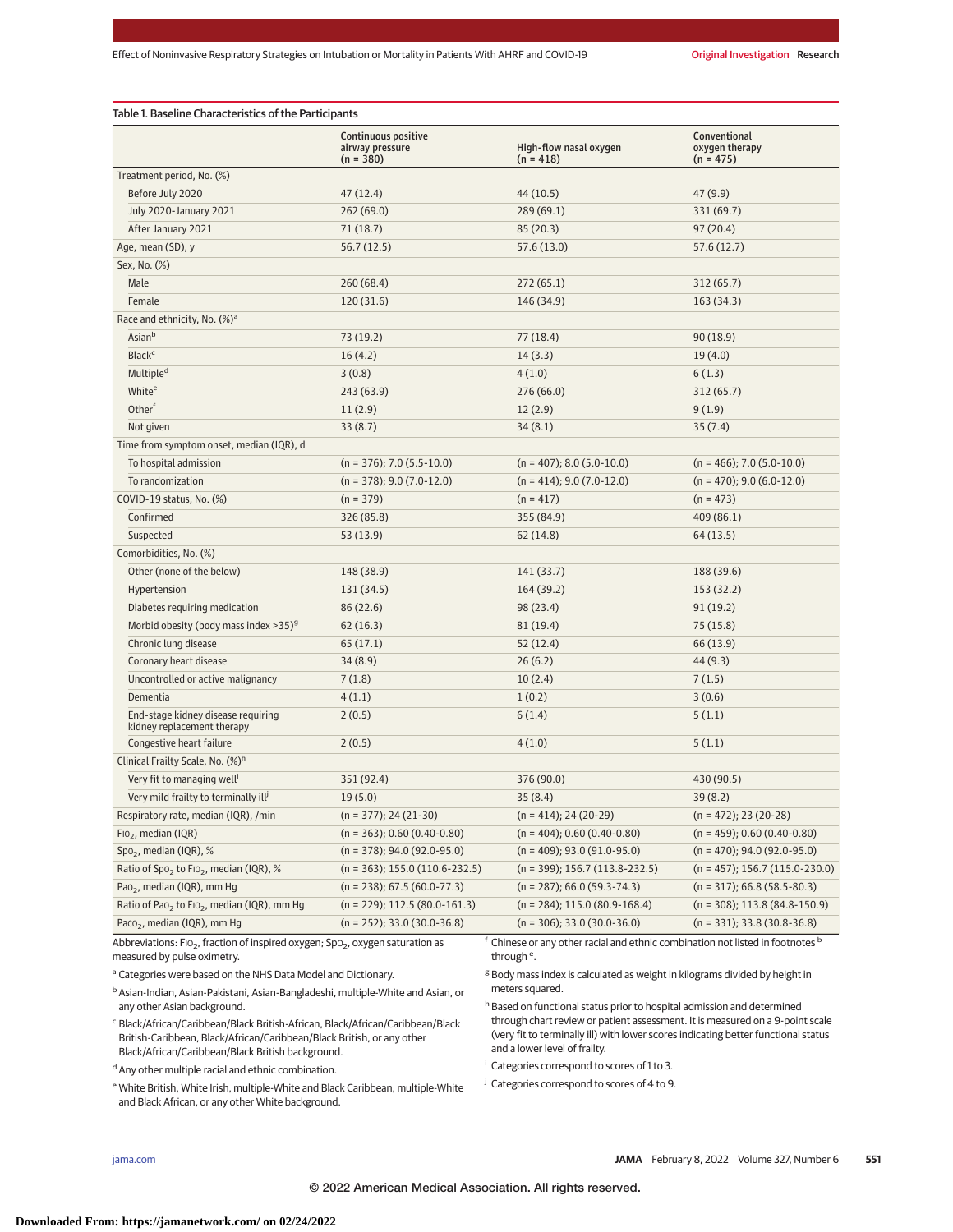|                                                                         | <b>Continuous positive</b><br>airway pressure<br>$(n = 380)$ | High-flow nasal oxygen<br>$(n = 418)$ | Conventional<br>oxygen therapy<br>$(n = 475)$ |
|-------------------------------------------------------------------------|--------------------------------------------------------------|---------------------------------------|-----------------------------------------------|
| Initial intervention details and prone positioning                      |                                                              |                                       |                                               |
| Continuous positive airway pressure                                     |                                                              |                                       |                                               |
| Positive end-expiratory pressure,<br>mean (95% CI), cm H <sub>2</sub> 0 | $(n = 304)$<br>$8.3(8.1 - 8.5)$                              | <b>NA</b>                             | <b>NA</b>                                     |
| Delivery device, No. (%)                                                |                                                              | <b>NA</b>                             | <b>NA</b>                                     |
| Noninvasive ventilation <sup>a</sup>                                    | 147(38.7)                                                    | <b>NA</b>                             | <b>NA</b>                                     |
| Continuous positive airway pressure                                     | 173(45.5)                                                    | <b>NA</b>                             | <b>NA</b>                                     |
| Otherb                                                                  | 24(6.3)                                                      | <b>NA</b>                             | <b>NA</b>                                     |
| Initial flow for high-flow nasal oxygen,<br>mean (95% CI), L/min        | <b>NA</b>                                                    | $(n = 323)$<br>52.4 (51.4-53.5)       | <b>NA</b>                                     |
| Treatment delivery duration, mean (SD), d                               | $(n = 340)$<br>3.5(4.6)                                      | $(n = 378)$<br>3.7(4.1)               | <b>NA</b>                                     |
| Awake and in prone position. No./total $(\%)^c$                         | 207/327 (63.3)                                               | 243/341 (71.3)                        | 252/374 (67.4)                                |
| Clinical condition prior to tracheal intubation <sup>d</sup>            |                                                              |                                       |                                               |
| Alert (conscious), No./total (%)                                        | 72/80 (90.0)                                                 | 91/103 (88.3)                         | 112/122 (91.8)                                |
| Respiratory rate, median (IQR), /min                                    | $(n = 73)$<br>34 (26-39)                                     | $(n = 86)$<br>$28(24-37)$             | $(n = 103)$<br>$30(25-38)$                    |
| $FIO2$ , median (IQR)                                                   | $(n = 88)$<br>$0.80(0.65 - 0.98)$                            | $(n = 100)$<br>$0.90(0.70-0.99)$      | $(n = 117)$<br>$0.90(0.80 - 0.98)$            |
| $Spo2$ , median (IQR), %                                                | $(n = 86)$<br>92.0 (89.0-95.0)                               | $(n = 100)$<br>92.0 (88.0-94.0)       | $(n = 122)$<br>92.0 (88.0-93.0)               |
| Ratio of Spo <sub>2</sub> to FIO <sub>2</sub> , median (IQR), %         | $(n = 81)$<br>118.8 (95.9-146.7)                             | $(n = 89)$<br>103.4 (92.6-135.7)      | $(n = 109)$<br>98.0 (92.0-116.3)              |
| Pao <sub>2</sub> , median (IQR), mm Hg                                  | $(n = 69)$<br>66.0 (57.0-81.8)                               | $(n = 71)$<br>63.0 (56.3-72.8)        | $(n = 94)$<br>64.5 (54.0-77.3)                |
| Ratio of Pao <sub>2</sub> to Fio <sub>2</sub> , median (IQR), mm Hg     | $(n = 65)$<br>89.0 (69.5-111.0)                              | $(n = 65)$<br>75.0 (60.0-98.1)        | $(n = 84)$<br>76.0 (60.0-98.0)                |
| Paco <sub>2</sub> , median (IQR), mm Hq                                 | $(n = 70)$<br>43.1 (34.5-49.5)                               | $(n = 76)$<br>36.8 (30.8-46.1)        | $(n = 97)$<br>40.5 (34.5-47.3)                |

Abbreviations: FIO<sub>2</sub>, fraction of inspired oxygen; NA, not applicable; SpO2, oxygen saturation as measured by pulse oximetry.

<sup>a</sup> In continuous positive airway pressure mode.

b Classified by hospital site as "other" and included noninvasive ventilation device in continuous positive airway pressure mode ( $n = 17$ ) or the specific type of continuous positive airway pressure device was missing (n = 7).

<sup>c</sup> Use of prone positioning was recorded during follow-up and was defined as any use during the hospital stay (both prior to and after randomization). Does not include use of prone positioning after tracheal intubation.

<sup>d</sup> Data reflect the worst physiological levels within the 60 minutes prior to undergoing tracheal intubation.

in the conventional oxygen therapy group (eTable 6 in [Supple](https://jamanetwork.com/journals/jama/fullarticle/10.1001/jama.2022.0028?utm_campaign=articlePDF%26utm_medium=articlePDFlink%26utm_source=articlePDF%26utm_content=jama.2022.0028)[ment 2\)](https://jamanetwork.com/journals/jama/fullarticle/10.1001/jama.2022.0028?utm_campaign=articlePDF%26utm_medium=articlePDFlink%26utm_source=articlePDF%26utm_content=jama.2022.0028). Eight participants experienced serious adverse events (7 in the CPAP group and 1 in the conventional oxygen therapy group). Four of the serious adverse events were classified as probably or possibly linked to the trial intervention and all of these events occurred in the CPAP group (1 patient with surgical emphysema and pneumomediastinum, 2 patients with pneumothorax and pneumomediastinum, and 1 patient with vomiting requiring emergency tracheal intubation).

# **Discussion**

In this randomized clinical trial of patients with acute hypoxemic respiratory failure due to COVID-19, an initial strategy of CPAP, compared with conventional oxygen therapy, significantly reduced the composite outcome of tracheal intubation or mortality within 30 days. In contrast, there was no significant difference between an initial strategy of HFNO and conventional oxygen therapy, although given the width of the 95% CI, the trial may have been underpowered to detect small but clinically important treatment effects.

This decrease in the incidence of the primary outcomewith CPAP was attributable to a significant decrease in the need for tracheal intubation. Neither HFNO nor CPAP reduced mortality compared with conventional oxygen therapy. More adverse events were reported in the CPAP group.

This pragmatic trial was designed to be deliverable in the context of a pandemic and tested interventions that precluded blinding of either the participant or treating clinician. The decision to perform tracheal intubation, and thereby commence invasive mechanical ventilation, was not standardized.<sup>11</sup> It is possible that the lower tracheal intubation rate in the CPAP group may have been driven by a greater willingness among clinicians and patients to delay tracheal intubation, and this may be supported by the finding that the time to tracheal intubation was longer in the CPAP group. However, physiological levels at the time of tracheal intubation were similar across groups, suggesting that, irrespective of treatment strategy, clinicians used a similar threshold to determine the need for tracheal intubation. Furthermore, this effect was not observed with HFNO, which should have been susceptible to the same risk of performance bias.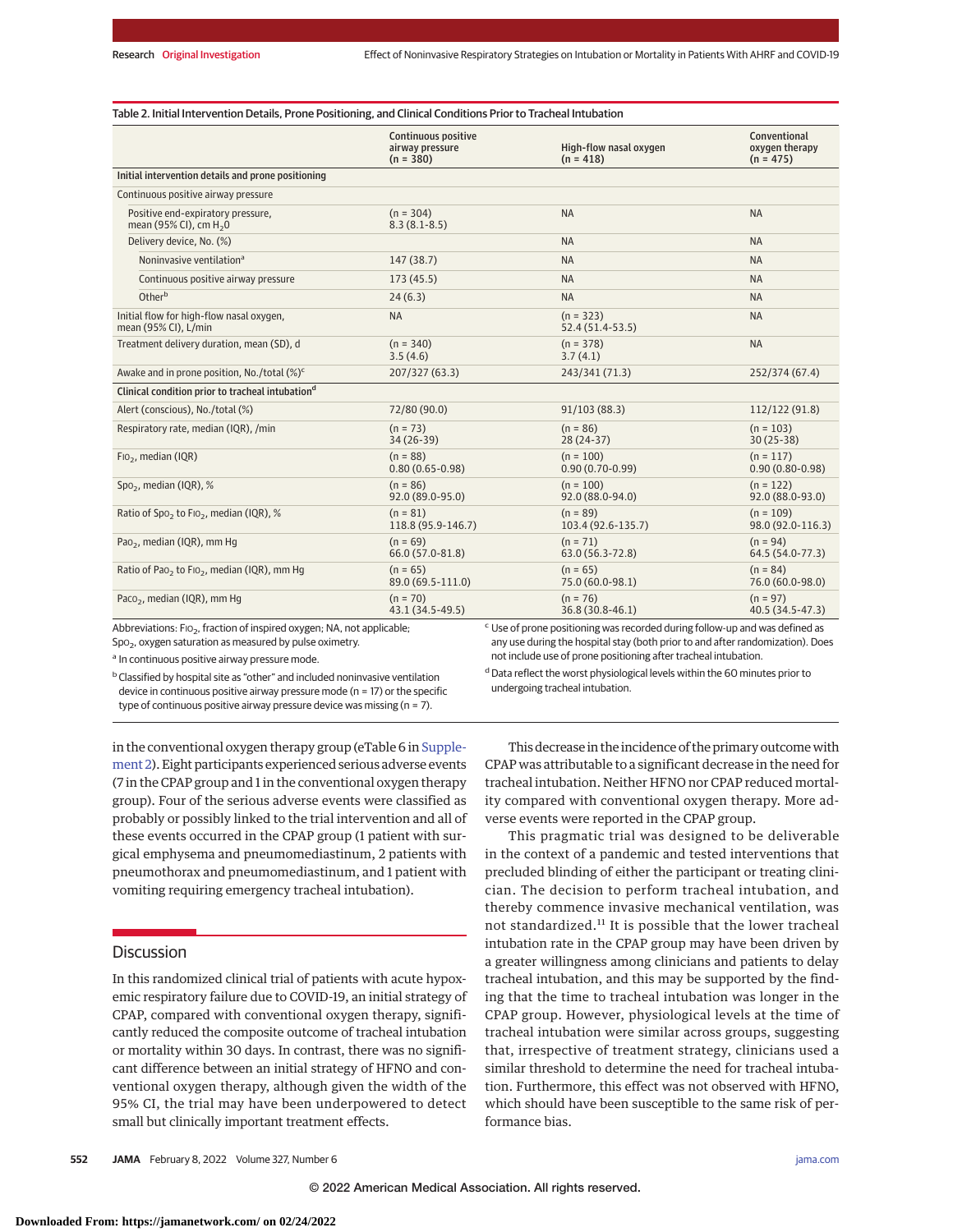| Table 3. Primary and Secondary Outcomes in the Continuous Positive Airway Pressure Group vs the Conventional Oxygen Therapy Group                                                                                                                                                                                                                                          |                                              |                                   |                                  |                                                                                                                                                                                                          |                      |                                       |                      |
|----------------------------------------------------------------------------------------------------------------------------------------------------------------------------------------------------------------------------------------------------------------------------------------------------------------------------------------------------------------------------|----------------------------------------------|-----------------------------------|----------------------------------|----------------------------------------------------------------------------------------------------------------------------------------------------------------------------------------------------------|----------------------|---------------------------------------|----------------------|
|                                                                                                                                                                                                                                                                                                                                                                            | Continuous positive                          | Conventional                      |                                  | Unadjusted                                                                                                                                                                                               |                      | Adjusted                              |                      |
|                                                                                                                                                                                                                                                                                                                                                                            | airway pressure                              | oxygen therapy                    | Difference (95% CI) <sup>a</sup> | Effect estimate (95% CI)                                                                                                                                                                                 | P value <sup>b</sup> | Effect estimate (95% CI) <sup>c</sup> | P value <sup>b</sup> |
| Primary composite outcome                                                                                                                                                                                                                                                                                                                                                  |                                              |                                   |                                  |                                                                                                                                                                                                          |                      |                                       |                      |
| Tracheal intubation or mortality within 30 d,<br>No./total (%)                                                                                                                                                                                                                                                                                                             | 137/377 (36.3)                               | 158/356 (44.4)                    | $AD, -8(-15 to -1)$              | OR, 0.72 (0.53 to 0.96)                                                                                                                                                                                  | 0 <sup>3</sup>       | OR, 0.68 (0.48 to 0.94)               | 02                   |
| Secondary outcomes                                                                                                                                                                                                                                                                                                                                                         |                                              |                                   |                                  |                                                                                                                                                                                                          |                      |                                       |                      |
| Individual components of the primary composite<br>outcome, No./total (%)                                                                                                                                                                                                                                                                                                   |                                              |                                   |                                  |                                                                                                                                                                                                          |                      |                                       |                      |
| Tracheal intubation within 30d                                                                                                                                                                                                                                                                                                                                             | 126/377 (33.4)                               | 147/356 (41.3)                    | $AD, -8 (-15 to -1)$             | OR, 0.71 (0.53 to 0.96)                                                                                                                                                                                  | 0 <sup>3</sup>       | OR, 0.67 (0.48 to 0.93)               | $\overline{0}$       |
| Mortality within 30d                                                                                                                                                                                                                                                                                                                                                       | 63/378 (16.7)                                | 69/359 (19.2)                     | AD, -3 (-8 to 3)                 | OR, 0.84 (0.58 to 1.23)                                                                                                                                                                                  | 57                   | OR, 0.91 (0.59 to 1.39)               | .65                  |
| Tracheal intubation rate, No./total (%) <sup>d</sup>                                                                                                                                                                                                                                                                                                                       | 126/377 (33.4)                               | 147/356 (41.3)                    | $AD, -8(-15 to -1)$              | OR, 0.71 (0.53 to 0.96)                                                                                                                                                                                  | $\overline{0}$       | OR, 0.67 (0.48 to 0.93)               | $\overline{0}$       |
| Admission to intensive care unit, No./total (%)                                                                                                                                                                                                                                                                                                                            | 204/368 (55.4)                               | 219/348 (62.9)                    | $AD, -7(-15 to -3)$              | OR, 0.73 (0.54 to 0.99)                                                                                                                                                                                  | 04                   | OR, 0.69 (0.49 to 0.96)               | 0 <sup>3</sup>       |
| Duration of invasive mechanical ventilation<br>after tracheal intubation, median (IQR), de                                                                                                                                                                                                                                                                                 | $(n = 126)$<br>15.0 $(8.0 \text{ to } 25.0)$ | $(n = 147)$<br>11.0 (6.0 to 23.0) | MDND, 4.0 (0.04 to 8.0)          | HR, 0.82 (0.61 to 1.09)                                                                                                                                                                                  | $\overline{17}$      | HR, 0.83 (0.61 to 1.12)               | <b>22</b>            |
| Time to event, median (IQR), d                                                                                                                                                                                                                                                                                                                                             |                                              |                                   |                                  |                                                                                                                                                                                                          |                      |                                       |                      |
| Tracheal intubation <sup>f</sup>                                                                                                                                                                                                                                                                                                                                           | $(n = 126)$<br>2.0 (1.0 to 4.0)              | 1.0(0 to 4.0)<br>$(n = 147)$      | MDND, 1.0 (0.2 to 1.8)           | HR, 0.77 (0.61 to 0.98)                                                                                                                                                                                  | 0 <sup>3</sup>       | HR, 0.71 (0.56 to 0.91)               | $\overline{0}$ .     |
| Death <sup>9</sup>                                                                                                                                                                                                                                                                                                                                                         | Ĝ.<br>$(n = 74)$<br>17.0 (11.0 to 26.        | $(n = 79)$<br>17.0 (11.0 to 24.0) | MDND, 0 (-3.8 to 3.8)            | HR, 0.86 (0.61 to 1.21)                                                                                                                                                                                  | $\ddot{38}$          | HR, 0.93 (0.65 to 1.33)               | <b>69</b>            |
| Mortality, No./total (%)                                                                                                                                                                                                                                                                                                                                                   |                                              |                                   |                                  |                                                                                                                                                                                                          |                      |                                       |                      |
| During intensive care unit stay                                                                                                                                                                                                                                                                                                                                            | 62/204 (30.4)                                | 66/219 (30.1)                     | AD, 3 (-9 to 9)                  | OR, 1.01 (0.67 to 1.53)                                                                                                                                                                                  | 95                   | OR, 1.10 (0.69 to 1.75)               | 68                   |
| During hospital stay                                                                                                                                                                                                                                                                                                                                                       | 72/364 (19.8)                                | 78/346 (22.5)                     | AD, -3 (-9 to 3)                 | OR, 0.85 (0.59 to 1.22)                                                                                                                                                                                  | $\ddot{37}$          | OR, 0.92 (0.62 to 1.38)               | <b>69</b>            |
| Length of stay, mean (SD), d                                                                                                                                                                                                                                                                                                                                               |                                              |                                   |                                  |                                                                                                                                                                                                          |                      |                                       |                      |
| Intensive care unit <sup>h</sup>                                                                                                                                                                                                                                                                                                                                           | $(n = 368)$<br>9.5 (15.6)                    | $(n = 348)$<br>9.6 (13.6)         | MD, -0.08 (-2.23 to 2.07)        |                                                                                                                                                                                                          | 94                   | MD, -0.16 (-2.30 to 1.99)             | 88                   |
| Hospital <sup>i</sup>                                                                                                                                                                                                                                                                                                                                                      | $(n = 364)$<br>16.4 (17.5)                   | $(n = 346)$<br>17.3 (18.1)        | MD, -0.96 (-3.59 to 1.67)        |                                                                                                                                                                                                          | 47                   | MD, -1.14 (-3.84 to 1.55)             | $\overline{41}$      |
| Abbreviations: AD, absolute difference; HR, hazard ratio; MD, mean differ<br>OR, odds ratio.                                                                                                                                                                                                                                                                               |                                              | rence; MDND, median difference;   |                                  | e The proportional hazards assumption was tested in the unadjusted model; the P value was .54.<br><sup>d</sup> Outcome included tracheal intubation during the index hospital admission.                 |                      |                                       |                      |
| <sup>a</sup> Expressed as a percentage unless otherwise indicated.                                                                                                                                                                                                                                                                                                         |                                              |                                   |                                  | <sup>f</sup> The proportional hazards assumption was tested in the unadjusted model; the P value was . 01.                                                                                               |                      |                                       |                      |
| .044 for 2-sided P values (calculated using the method described by Jennison and Turnbull <sup>22</sup> ). For the secondary<br>positive airway pressure vs conventional oxygen therapy corrected for the interim analyses were equivalent to<br>$^{\rm b}$ The cutoff values for the P values to define statistical significance for the primary comparison of continuous |                                              |                                   |                                  | <sup>8</sup> The proportional hazards assumption was tested in the unadjusted model; the P value was. 89.<br>h Patients who were not admitted to the intensive care unit were allocated a stay of 0 days |                      |                                       |                      |
| outcomes (not corrected for the interim analyses), the significance threshold of .O5 was used.                                                                                                                                                                                                                                                                             |                                              |                                   |                                  | Included time from emergency department arrival to hospital discharge.                                                                                                                                   |                      |                                       |                      |

**Downloaded From: https://jamanetwork.com/ on 02/24/2022**

° Adjusted for age, sex, morbid obesity (defined as a body mass index >35), race and ethnicity, Fio<sub>2</sub>, respiratory<br>rate, and treatment phases. Hospital site was included as a random effect.  $^\mathrm{c}$  Adjusted for age, sex, morbid obesity (defined as a body mass index >35), race and ethnicity, Fio<sub>2</sub>, respiratory

rate, and treatment phases. Hospital site was included as a random effect.

| Effect of Noninvasive Respiratory Strategies on Intubation or Mortality in Patients With AHRF and COVID-19 | <b>Original Investigation Research</b> |  |
|------------------------------------------------------------------------------------------------------------|----------------------------------------|--|
|                                                                                                            |                                        |  |

the control of the control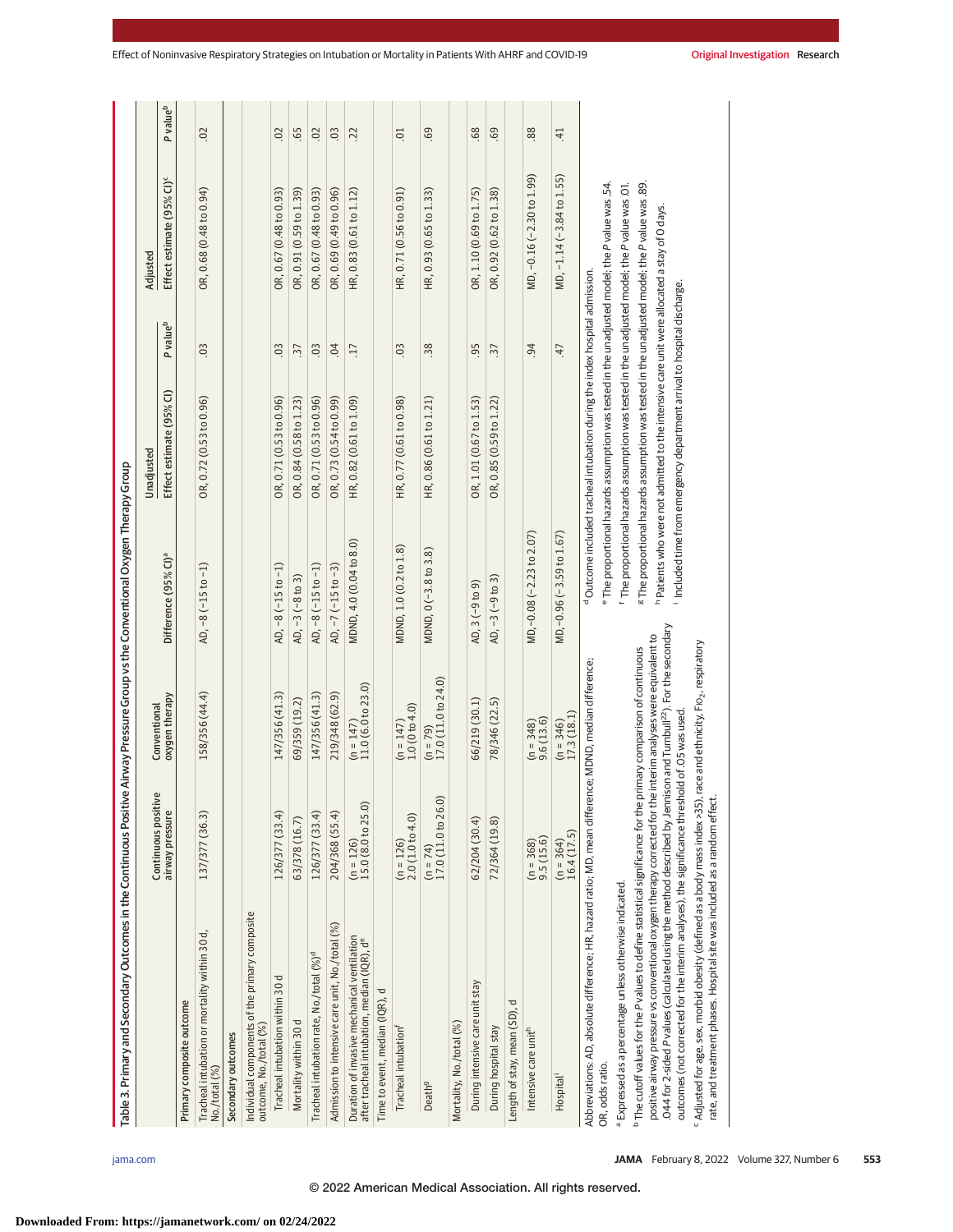| Table 4. Primary and Secondary Outcomes in the High-Flow Nasal Oxygen Group vs the Conventional Oxygen Therapy Group                                                                                                                                                                                                                                                                                                                                              |                                     |                                                     |                                  |                                                                                                                                                                                                                                                                                 |                      |                                       |                      |
|-------------------------------------------------------------------------------------------------------------------------------------------------------------------------------------------------------------------------------------------------------------------------------------------------------------------------------------------------------------------------------------------------------------------------------------------------------------------|-------------------------------------|-----------------------------------------------------|----------------------------------|---------------------------------------------------------------------------------------------------------------------------------------------------------------------------------------------------------------------------------------------------------------------------------|----------------------|---------------------------------------|----------------------|
|                                                                                                                                                                                                                                                                                                                                                                                                                                                                   |                                     |                                                     |                                  | Unadjusted                                                                                                                                                                                                                                                                      |                      | Adjusted                              |                      |
|                                                                                                                                                                                                                                                                                                                                                                                                                                                                   | High-flow nasal oxygen              | Conventional oxygen therapy                         | Difference (95% CI) <sup>a</sup> | Effect estimate (95% CI)                                                                                                                                                                                                                                                        | P value <sup>b</sup> | Effect estimate (95% CI) <sup>c</sup> | P value <sup>b</sup> |
| Primary composite outcome                                                                                                                                                                                                                                                                                                                                                                                                                                         |                                     |                                                     |                                  |                                                                                                                                                                                                                                                                                 |                      |                                       |                      |
| Tracheal intubation or mortality within 30 d,<br>No./total (%)                                                                                                                                                                                                                                                                                                                                                                                                    | 184/415 (44.3)                      | 166/368 (45.1)                                      | AD, -1 (-8 to 6)                 | OR, 0.97 (0.73 to 1.29)                                                                                                                                                                                                                                                         | 83                   | OR, 0.94 (0.68 to 1.29)               | 69                   |
| Secondary outcomes                                                                                                                                                                                                                                                                                                                                                                                                                                                |                                     |                                                     |                                  |                                                                                                                                                                                                                                                                                 |                      |                                       |                      |
| Individual components of the primary composite<br>outcome, No./total (%)                                                                                                                                                                                                                                                                                                                                                                                          |                                     |                                                     |                                  |                                                                                                                                                                                                                                                                                 |                      |                                       |                      |
| Tracheal intubation within 30d                                                                                                                                                                                                                                                                                                                                                                                                                                    | 170/415 (41.0)                      | 153/368 (41.6)                                      | AD, -1 (-8 to 6)                 | OR, 0.98 (0.73 to 1.30)                                                                                                                                                                                                                                                         | 86                   | OR, 0.94 (0.69 to 1.30)               | .72                  |
| Mortality within 30d                                                                                                                                                                                                                                                                                                                                                                                                                                              | 78/416 (18.8)                       | 74/370 (20.0)                                       | AD, -1 (-7 to 4)                 | OR, 0.92 (0.65 to 1.32)                                                                                                                                                                                                                                                         | 66                   | OR, 0.97 (0.65 to 1.46)               | 90                   |
| Tracheal intubation rate, No./total (%) <sup>d</sup>                                                                                                                                                                                                                                                                                                                                                                                                              | 169/415 (40.7)                      | 154/368 (41.8)                                      | AD, -1 (-8 to 6)                 | OR, 0.95 (0.72 to 1.27)                                                                                                                                                                                                                                                         | .75                  | OR, 0.92 (0.67 to 1.27)               | <b>G2</b>            |
| Admission to intensive care unit, No./total (%)                                                                                                                                                                                                                                                                                                                                                                                                                   | 252/408 (61.8)                      | 214/361 (59.3)                                      | AD, 2 (-4 to 9)                  | OR, 1.11 (0.83 to 1.48)                                                                                                                                                                                                                                                         | .48                  | OR, 1.04 (0.75 to 1.45)               | $\overline{81}$      |
| Duration of invasive mechanical ventilation<br>after tracheal intubation, median (IQR), de                                                                                                                                                                                                                                                                                                                                                                        | $(n = 169)$<br>15.0 $(8.0$ to 26.0) | $(n = 154)$<br>12.0 (6.0 to 23.0)                   | MDND, 3.0 (-1.0 to 7.0)          | HR, 0.92 (0.71 to 1.20)                                                                                                                                                                                                                                                         | 56                   | HR, 1.01 (0.76 to 1.34)               | $-96$                |
| Time to event, median (IQR), d                                                                                                                                                                                                                                                                                                                                                                                                                                    |                                     |                                                     |                                  |                                                                                                                                                                                                                                                                                 |                      |                                       |                      |
| Tracheal intubation <sup>f</sup>                                                                                                                                                                                                                                                                                                                                                                                                                                  | $(n = 169)$<br>$1.0(0 to 3.0)$      | $(n = 154)$<br>1.0 (0 to 3.0)                       | MDND, 0 (-0.4 to 0.4)            | HR, 0.98 (0.78 to 1.21)                                                                                                                                                                                                                                                         | 82                   | HR, 0.92 (0.74 to 1.16)               | 49                   |
| Death <sup>9</sup>                                                                                                                                                                                                                                                                                                                                                                                                                                                | $(n = 88)$<br>16.5 (9.0 to 22.5)    | $(n = 85)$<br>17.0 (11.0 to 24.0)                   | MDND, 0 (-3.4 to 3.4)            | HR, 0.94 (0.68 to 1.29)                                                                                                                                                                                                                                                         | 69                   | HR, 0.94 (0.67 to 1.32)               | .74                  |
| Mortality, No./total (%)                                                                                                                                                                                                                                                                                                                                                                                                                                          |                                     |                                                     |                                  |                                                                                                                                                                                                                                                                                 |                      |                                       |                      |
| During intensive care unit stay                                                                                                                                                                                                                                                                                                                                                                                                                                   | 72/251 (28.7)                       | 65/214 (30.4)                                       | AD, -2 (-10 to 7)                | OR, 0.92 (0.62 to 1.38)                                                                                                                                                                                                                                                         | 69                   | OR, 0.98 (0.63 to 1.54)               | $\overline{94}$      |
| During hospital stay                                                                                                                                                                                                                                                                                                                                                                                                                                              | 86/405 (21.2)                       | 80/359 (22.3)                                       | AD, -1 (-7 to 5)                 | OR, 0.94 (0.67 to 1.33)                                                                                                                                                                                                                                                         | .73                  | OR, 0.99 (0.67 to 1.47)               | $\overline{9}$       |
| Length of stay, mean (SD), d                                                                                                                                                                                                                                                                                                                                                                                                                                      |                                     |                                                     |                                  |                                                                                                                                                                                                                                                                                 |                      |                                       |                      |
| Intensive care unit <sup>h</sup>                                                                                                                                                                                                                                                                                                                                                                                                                                  | $(n = 407)$<br>10.5 (15.6)          | $(n = 361)$<br>9.6(14.1)                            | MD, 0.95 (-1.16 to 3.07)         |                                                                                                                                                                                                                                                                                 | 38.                  | MD, 0.47 (-1.57 to 2.50)              | .65                  |
| Hospital <sup>i</sup>                                                                                                                                                                                                                                                                                                                                                                                                                                             | $(n = 405)$<br>18.3 (20.0)          | $(n = 359)$<br>17.1 (18.0)                          | MD, 1.21 (-1.50 to 3.93)         |                                                                                                                                                                                                                                                                                 | 38                   | MD, 0.33 (-2.28 to 2.94)              | 80                   |
| Abbreviations: AD, absolute difference; HR, hazard ratio; MD, mean difference; MDND, median difference;<br>OR, odds ratio.                                                                                                                                                                                                                                                                                                                                        |                                     |                                                     |                                  | <sup>e</sup> The proportional hazards assumption was tested in the unadjusted model; the P value was .32<br><sup>d</sup> Outcome included tracheal intubation during the index hospital admission.                                                                              |                      |                                       |                      |
| <sup>a</sup> Expressed as a percentage unless otherwise indicated.                                                                                                                                                                                                                                                                                                                                                                                                |                                     |                                                     |                                  | f The proportional hazards assumption was tested in the unadjusted model; the P value was .81.                                                                                                                                                                                  |                      |                                       |                      |
| oxygen vs conventional oxygen therapy corrected for the interim analyses were equivalent to .044 for 2-sided P<br><sup>b</sup> The cutoff values for the P values to define statistical significance for the primary comparison of high-flow nasal<br>values (calculated using the method described by Jennison and Turnbull <sup>22</sup> ). For the secondary outcomes (not<br>corrected for the interim analyses), the significance threshold of .05 was used. |                                     |                                                     |                                  | <sup>8</sup> The proportional hazards assumption was tested in the unadjusted model; the P value was .64.<br>h Patients who were not admitted to intensive care unit were allocated a stay of O days.<br>Included time from emergency department arrival to hospital discharge. |                      |                                       |                      |
| "Adjusted for age, sex, morbid obesity (defined as a body mass index >35),<br>treatment phases. Hospital site was included as a random effect.                                                                                                                                                                                                                                                                                                                    |                                     | ethnicity, FIO <sub>2</sub> , respiratory rate, and |                                  |                                                                                                                                                                                                                                                                                 |                      |                                       |                      |

**554 JAMA** February 8, 2022 Volume 327, Number 6 **(Reprinted)** in the state of the state of the state of the state of the state of the state of the state of the state of the state of the state of the state of the state of

# **Downloaded From: https://jamanetwork.com/ on 02/24/2022**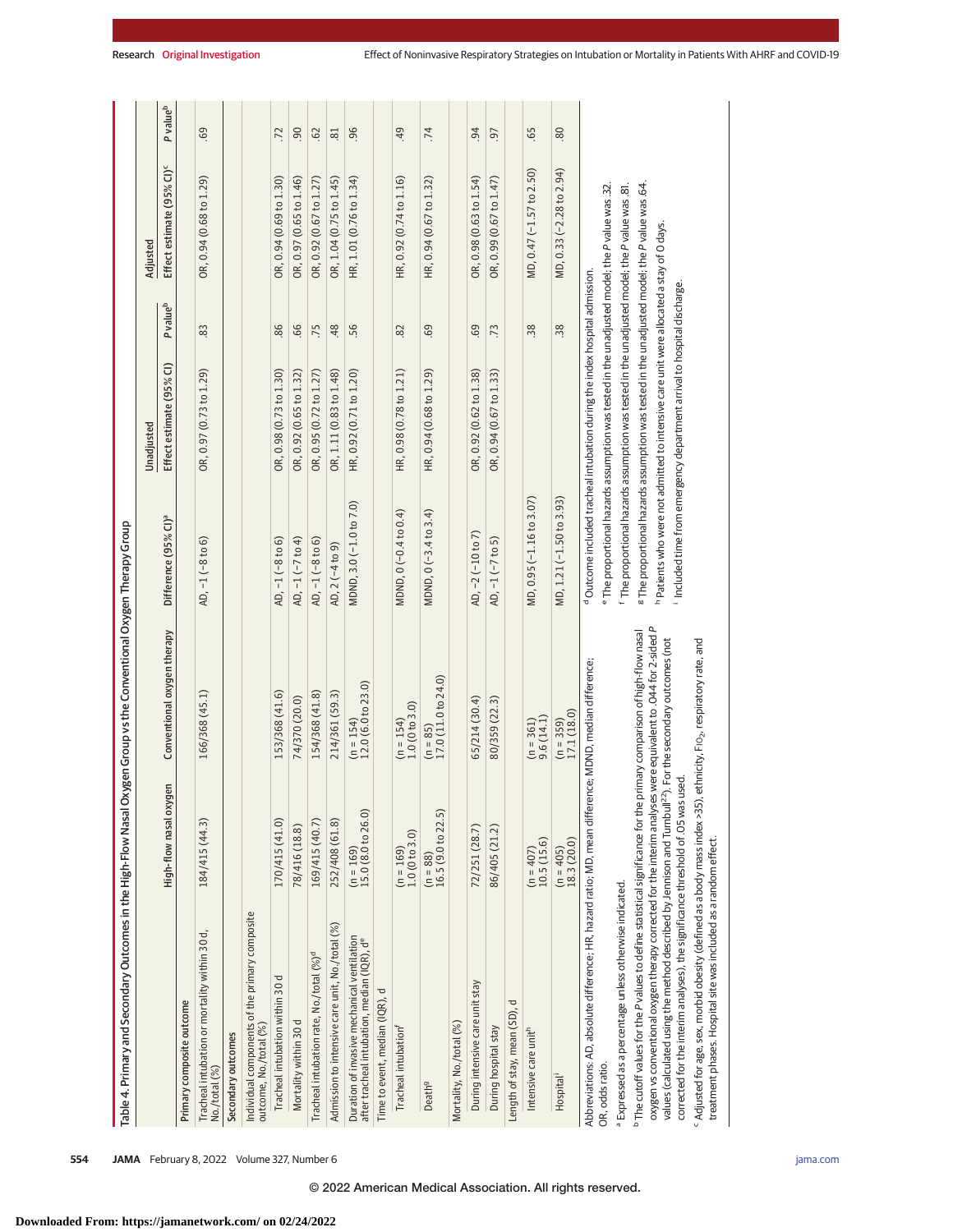Figure 2. Unadjusted Subgroup Analyses for Tracheal Intubation or Mortality Within 30 Days in the Continuous Positive Airway Pressure (CPAP) Group vs the Conventional Oxygen Therapy Group

|                                                      | No./total (%) of patients |                                |                                    |                        |                              |                                              |                                         |
|------------------------------------------------------|---------------------------|--------------------------------|------------------------------------|------------------------|------------------------------|----------------------------------------------|-----------------------------------------|
| Subgroup                                             | CPAP                      | Conventional<br>oxygen therapy | Absolute difference<br>(95% CI), % | Odds ratio<br>(95% CI) | <b>Favors</b><br><b>CPAP</b> | <b>Favors conventional</b><br>oxygen therapy | P value for<br>interaction <sup>a</sup> |
| Age group, y                                         |                           |                                |                                    |                        |                              |                                              |                                         |
| < 50                                                 | 20/102 (20)               | 34/92 (37)                     | $-17$ ( $-30$ to $-5$ )            | 0.42 (0.22 to 0.79)    |                              |                                              |                                         |
| $\geq 50$                                            | 117/275 (43)              | 124/264 (47)                   | $-4$ ( $-13$ to 4)                 | 0.84 (0.60 to 1.17)    |                              |                                              | .06                                     |
| Sex                                                  |                           |                                |                                    |                        |                              |                                              |                                         |
| Male                                                 | 92/257 (36)               | 110/239 (46)                   | $-10$ ( $-19$ to $-2$ )            | 0.65 (0.46 to 0.94)    |                              |                                              | .39                                     |
| Female                                               | 45/120 (38)               | 48/117 (41)                    | $-4$ ( $-16$ to 9)                 | 0.86 (0.51 to 1.45)    |                              |                                              |                                         |
| Race and ethnicity                                   |                           |                                |                                    |                        |                              |                                              |                                         |
| Black, Asian, or racial and<br>ethnic minority group | 40/103 (39)               | 47/101(47)                     | $-8$ ( $-21$ to 6)                 | 0.73 (0.42 to 1.27)    |                              |                                              |                                         |
| White                                                | 88/241 (37)               | 97/221 (44)                    | $-7$ ( $-16$ to 2)                 | 0.74 (0.51 to 1.07)    |                              |                                              | .98                                     |
| Not given                                            | 9/33(27)                  | $11/30(37)$ <sup>b</sup>       | $-9$ ( $-32$ to 14)                | 0.65 (0.22 to 1.88)    |                              |                                              |                                         |
| Time from onset to randomization, d                  |                           |                                |                                    |                        |                              |                                              |                                         |
| $\leq 7$                                             | 56/122 (46)               | 59/119 (50)                    | $-4$ ( $-16$ to 9)                 | 0.86 (0.52 to 1.43)    |                              |                                              | .42                                     |
| >7                                                   | 81/254 (32)               | 96/233 (41)                    | $-9$ ( $-18$ to $-1$ )             | 0.67 (0.46 to 0.97)    |                              |                                              |                                         |
| F10 <sub>2</sub>                                     |                           |                                |                                    |                        |                              |                                              |                                         |
| ≤0.60                                                | 67/215 (31)               | 70/216 (32)                    | $-1$ ( $-10$ to 8)                 | 0.94 (0.63 to 1.42)    |                              |                                              | .06                                     |
| >0.60                                                | 68/146 (47)               | 79/125 (63)                    | $-17$ ( $-28$ to $-5$ )            | 0.51 (0.31 to 0.83)    |                              |                                              |                                         |
| Body mass index <sup>c</sup>                         |                           |                                |                                    |                        |                              |                                              |                                         |
| $\leq$ 35                                            | 110/314 (35)              | 127/296 (43)                   | $-8$ ( $-16$ to $-0.2$ )           | 0.72 (0.52 to 0.99)    |                              |                                              | .99                                     |
| >35                                                  | 26/62(42)                 | 28/56(50)                      | $-8$ ( $-26$ to 10)                | 0.72 (0.35 to 1.49)    |                              |                                              |                                         |
| Overall                                              | 137/377 (36)              | 158/356 (44)                   | $-8$ ( $-15$ to $-1$ )             | 0.72 (0.53 to 0.96)    |                              |                                              |                                         |
|                                                      |                           |                                |                                    |                        | 0.2                          | 5                                            |                                         |

FIO2 indicates fraction of inspired oxygen.

<sup>c</sup> Calculated as weight in kilograms divided by height in meters squared. Morbid obesity was defined as a body mass index greater than 35.

Odds ratio (95% CI)

<sup>a</sup> The P values were calculated using the test for the subgroup × treatment interaction. b Comparison is limited to those who might have been randomized based on equipment availability.

The decision to not standardize escalation to tracheal intubation was driven by clinical uncertainty regarding the optimal timing and threshold of tracheal intubation in patients with COVID-19.<sup>11,23</sup> Although rapidly building clinical consensus may be achievable in trials recruiting patients from a small number of hospitals, such as in the Helmet Noninvasive Ventilation Versus High-Flow Oxygen Therapy in Acute Hypoxemic Respiratory Failure (HENIVOT) trial,<sup>24</sup> the RECOVERY-RS trial management group determined that any attempt to stipulate specific criteria might influence clinical equipoise and patient acceptability, affect trial recruitment, and, more importantly, reduce trial generalizability. Previous large trials of noninvasive respiratory strategies have differed in their approach to protocolization of tracheal intubation, which likely reflects these specific challenges, even in respiratory conditions for which the pathophysiology has been well described.25-27

A recent systematic review and meta-analysis<sup>5</sup> of 25 randomized clinical trials (3804 patients) summarized evidence on the clinical effectiveness of noninvasive ventilation (with or without pressure support) and HFNO, compared with conventional oxygen therapy, in patients with acute respiratory failure. Across 14 trials (1275 patients), noninvasive ventilation via a face mask was significantly associated with a lower risk of both mortality and tracheal intubation. In contrast, HFNO was significantly associated with a lower risk of tracheal intubation (5 trials; 1479 patients), but not mortality (3 trials; 1279 patients). The RECOVERY-RS trial found that CPAP significantly reduced tracheal intubation, but not mortality, although the wide 95% CI precludes the drawing of a specific conclusion about the effect on mortality. The current trial further found that HFNO did not significantly reduce the need for tracheal intubation. One explanation for these discordant findings is differences in pathophysiology between COVID pneumonitis and other causes of acute respiratory failure.<sup>5,28</sup> Furthermore, in the RECOVERY-RS trial, some hospitals modified care pathways to deliver CPAP and HFNO outside an ICU, which may have influenced the clinical effectiveness of the interventions.

The current trial builds on the findings of 2 other recently published randomized clinical trials that examined the use of noninvasive respiratory strategies in patients with COVID-19.<sup>24,29</sup> The High-Flow Nasal Cannula in Severe COVID-19 With Acute Hypoxemic Respiratory Failure (HiFLo-Covid) trial<sup>29</sup> compared HFNO with conventional oxygen therapy in 220 adults with severe COVID-19 across 3 Colombian hospitals. The trial reported that HFNO both reduced the need for tracheal intubation (hazard ratio, 0.62; 95% CI, 0.39-0.96) and time to clinical recovery. In contrast to the current trial (RECOVERY-RS) and the HiFLo-Covid trial,<sup>29</sup> the HENIVOT trial<sup>24</sup> directly compared 2 noninvasive respiratory strategies, namely noninvasive ventilation via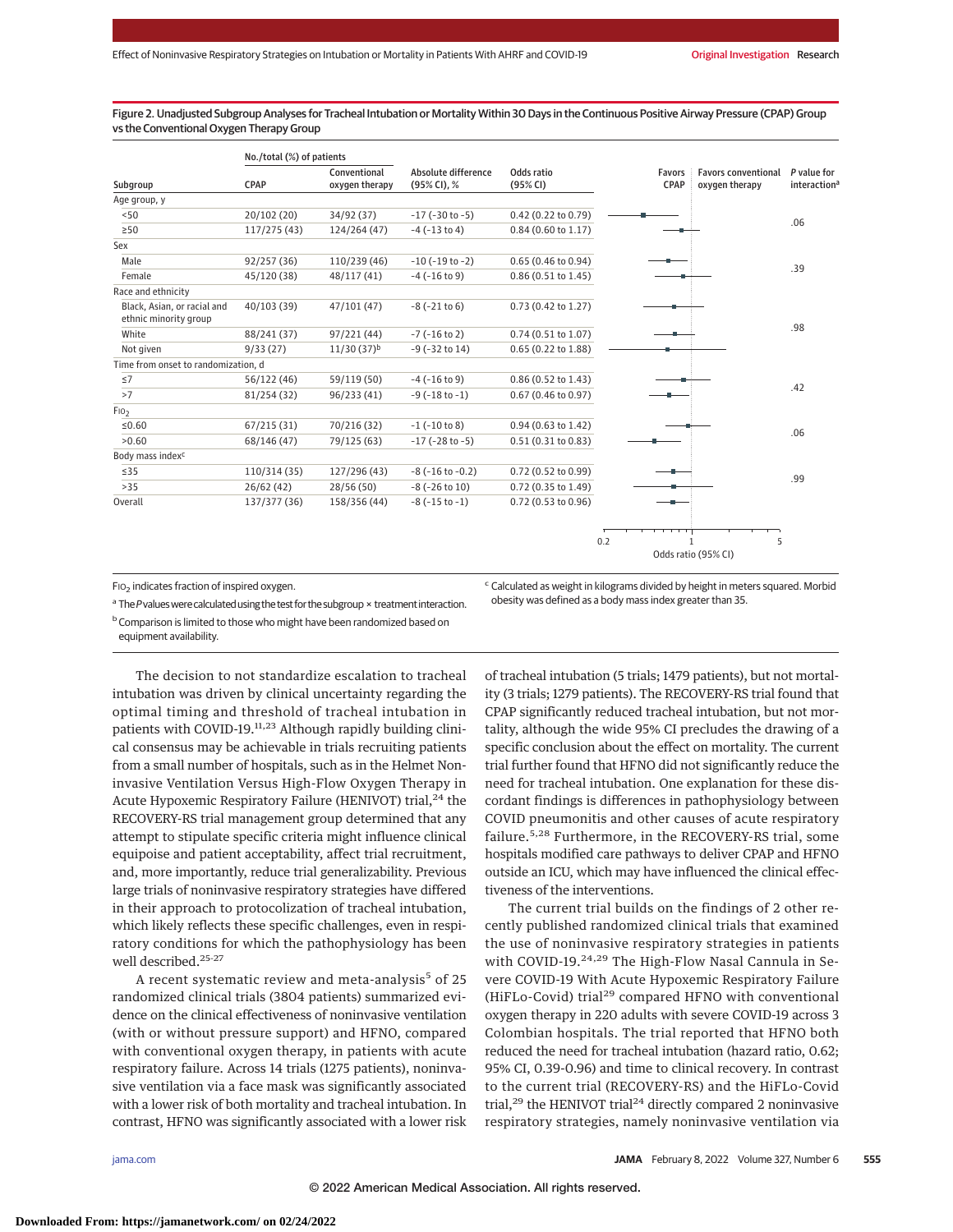Figure 3. Unadjusted Subgroup Analyses for Tracheal Intubation or Mortality Within 30 Days in the High-Flow Nasal Oxygen (HFNO) Group vs the Conventional Oxygen Therapy Group

|                                                      | No./total (%) of patients |                                |                                    |                        |                       |                                              |                                         |
|------------------------------------------------------|---------------------------|--------------------------------|------------------------------------|------------------------|-----------------------|----------------------------------------------|-----------------------------------------|
| Subgroup                                             | <b>HFNO</b>               | Conventional<br>oxygen therapy | Absolute difference<br>(95% CI), % | Odds ratio<br>(95% CI) | Favors<br><b>HFNO</b> | <b>Favors conventional</b><br>oxygen therapy | P value for<br>interaction <sup>a</sup> |
| Age group, y                                         |                           |                                |                                    |                        |                       |                                              |                                         |
| < 50                                                 | 31/108 (29)               | 37/97 (38)                     | $-9$ ( $-22$ to 3)                 | $0.65$ (0.36 to 1.17)  |                       |                                              | .13                                     |
| $\geq 50$                                            | 153/307 (50)              | 129/271 (48)                   | $2(-6 to 10)$                      | 1.09 (0.79 to 1.52)    |                       |                                              |                                         |
| Sex                                                  |                           |                                |                                    |                        |                       |                                              |                                         |
| Male                                                 | 126/271 (46)              | 116/239 (49)                   | $-2$ ( $-11$ to $7$ )              | 0.92 (0.65 to 1.31)    |                       |                                              | .63                                     |
| Female                                               | 58/144 (40)               | 50/129 (39)                    | $2$ (-10 to 13)                    | 1.07 (0.66 to 1.73)    |                       |                                              |                                         |
| Race and ethnicity                                   |                           |                                |                                    |                        |                       |                                              |                                         |
| Black, Asian, or racial and<br>ethnic minority group | 46/106 (43)               | 44/91 (48)                     | $-5$ ( $-19$ to 9)                 | 0.82 (0.47 to 1.44)    |                       |                                              |                                         |
| White                                                | 122/275 (44)              | 110/246 (45)                   | $-0.4$ ( $-9$ to 8)                | 0.99 (0.70 to 1.39)    |                       |                                              | .53                                     |
| Not given                                            | 16/34(47)                 | $10/28(36)^{b}$                | 11 (-13 to 36)                     | 1.60 (0.57 to 4.46)    |                       |                                              |                                         |
| Time from onset to randomization, d                  |                           |                                |                                    |                        |                       |                                              |                                         |
| $\leq 7$                                             | 75/132 (57)               | 68/132 (52)                    | $5$ ( $-7$ to 17)                  | 1.24 (0.76 to 2.01)    |                       |                                              | .31                                     |
| >7                                                   | 107/280 (38)              | 94/232 (41)                    | $-2$ ( $-11$ to 6)                 | 0.91 (0.64 to 1.30)    |                       |                                              |                                         |
| F10 <sub>2</sub>                                     |                           |                                |                                    |                        |                       |                                              |                                         |
| ≤0.60                                                | 106/263 (40)              | 83/238 (35)                    | $5(-3 to 14)$                      | 1.26 (0.88 to 1.81)    |                       |                                              |                                         |
| >0.60                                                | 72/139 (52)               | 75/117 (64)                    | $-12$ ( $-24$ to $-0.3$ )          | 0.60 (0.36 to 1.00)    |                       |                                              | .02                                     |
| Body mass index <sup>c</sup>                         |                           |                                |                                    |                        |                       |                                              |                                         |
| $\leq$ 35                                            | 141/333 (42)              | 137/309 (44)                   | $-2$ ( $-10$ to 6)                 | 0.92 (0.67 to 1.26)    |                       |                                              |                                         |
| >35                                                  | 42/80 (53)                | 26/55(47)                      | 5 (-12 to 22)                      | 1.23 (0.62 to 2.45)    |                       |                                              | .45                                     |
| Overall                                              | 184/415 (44)              | 166/368 (45)                   | $-1$ ( $-8$ to 6)                  | 0.97 (0.73 to 1.29)    |                       |                                              |                                         |
|                                                      |                           |                                |                                    | 0.2                    |                       | 5                                            |                                         |

FIO<sub>2</sub> indicates fraction of inspired oxygen.

<sup>c</sup> Calculated as weight in kilograms divided by height in meters squared. Morbid obesity was defined as a body mass index greater than 35.

Odds ratio (95% CI)

<sup>a</sup> The P values were calculated using the test for the subgroup × treatment interaction. b Comparison is limited to those who might have been randomized based on equipment availability.

a helmet (with pressure support) vs HFNO. In 110 patients with COVID-19 recruited across 4 ICUs, there was no significant difference for the primary outcome of days free of respiratory support, although significantly fewer patients in the helmet noninvasive ventilation group required tracheal intubation (odds ratio, 0.41; 95% CI, 0.18-0.89). The protocolized approach to the setup and weaning of trial interventions and the decision to perform tracheal intubation in both the HENIVOT and HiFLo-Covid trials potentially limits their generalizability.

# Limitations

This trial has several limitations. First, the trial did not achieve its planned sample size with the decision to stop recruitment driven by the end of the funded recruitment period, together with declining numbers of patients with COVID-19 in the UK, and an ethical obligation to share accumulated data with the international clinical community. The decision to stop trial recruitment early did not involve the members of the data and safety monitoring committee, which was the only group that had seen the interim analyses, such that the risk of bias arising from stopping the trial early is likely to be minimal. However, the trial may have been underpowered to detect small but clinically important treatment effects for the comparison of HFNO vs conventional oxygen therapy.

Second, there was crossover between the allocated treatment groups, principally from the conventional oxygen therapy group to 1 or both interventions. This is a common challenge in trials of noninvasive respiratory strategies<sup>26,27</sup> and reduces the observed effect size of a clinically effective treatment. Nevertheless, the findings from the inverse probability weighting analysis were consistent with the primary analysis. Third, it was determined that it would be impractical to collect screening data, therefore, it was not possible to describe the reasons and number of patients who were not randomized.

Fourth, the trial's definition of acute hypoxemic respiratory failure was based on objective criteria of oxygenation and oxygen use. In clinical practice, the decision to commence noninvasive respiratory strategies may be based both on objective criteria, such as these, and subjective criteria, such as respiratory distress.

Fifth, the study population, particularly in terms of racial and ethnic groups, may not be generalizable across all populations. Sixth, there were someminor differences across groups at baseline in relation to comorbid state.

Seventh, the trial was rapidly setup early in the pandemic, prior to the development of a core outcome set for COVID-19 trials.30 Even though the outcome list aligns closely to most of the core outcomes subsequently identified, the trial did not capture information on patient recovery after hospital discharge.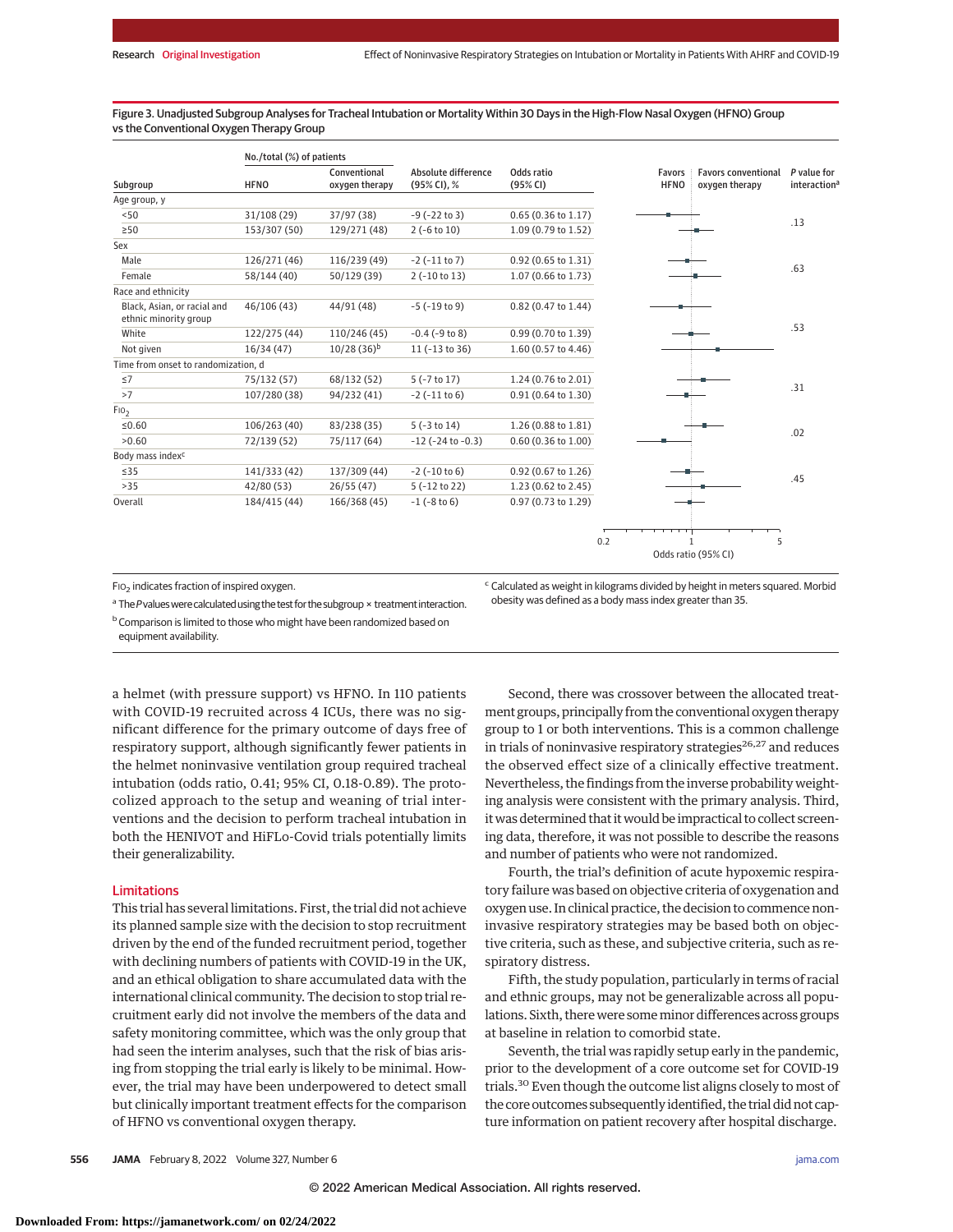# **Conclusions**

Among patients with acute hypoxemic respiratory failure due toCOVID-19, an initial strategy ofCPAP significantly reduced the risk of tracheal intubation or mortality compared with conven-

ARTICLE INFORMATION

**Accepted for Publication:** January 4, 2022. **Published Online:** January 24, 2022.

doi[:10.1001/jama.2022.0028](https://jamanetwork.com/journals/jama/fullarticle/10.1001/jama.2022.0028?utm_campaign=articlePDF%26utm_medium=articlePDFlink%26utm_source=articlePDF%26utm_content=jama.2022.0028)

**Author Affiliations:** Warwick Clinical Trials Unit, Warwick Medical School, University of Warwick, Coventry, England (Perkins, Ji, Couper, Lall, Devrell, McGowan, Norman, Regan, Skilton, Yeung); University Hospitals Birmingham NHS Foundation Trust, Birmingham, England (Perkins, Couper, Dave, Dennis, Green, Kimbley, Madathil, Parekh, Patel, Saim, Yeung); Wellcome-Wolfson Institute for Experimental Medicine, School of Medicine, Dentistry and Biomedical Science, Queen's University Belfast, Belfast, Northern Ireland (Connolly, Bradley, Gorman, McAuley); Lane Fox Clinical Respiratory Physiology Research Centre, Guy's and St Thomas' NHS Foundation Trust, London, England (Connolly, Hart); Centre for Human and Applied Physiological Sciences, King's College London, London, England (Connolly, Hart); Department of Physiotherapy, University of Melbourne, Melbourne, Australia (Connolly); Roslin Institute, University of Edinburgh, Midlothian, Scotland (Baillie); MRC Human Genetics Unit, Institute for Genetics and Molecular Medicine, University of Edinburgh, Edinburgh, Scotland (Baillie); Intensive Care Unit, Royal Infirmary of Edinburgh, Edinburgh, Scotland (Baillie); NIHR Manchester Biomedical Research Centre, University of Manchester, Manchester, England (Dark); Salford Royal Hospital, Northern Care Alliance NHS Group, Manchester, England (Dark); Population and Health Science Institute, NIHR Biomedical Research Centre, Newcastle University, Newcastle upon Tyne, England (De Soyza); Newcastle upon Tyne Hospitals NHS Foundation Trust, Newcastle upon Tyne, England (De Soyza, Messer); Research Champion Team, West Midlands Clinical Research Network, Wolverhampton, England (Devrell); Grange University Hospital, Aneurin Bevan University Health Board, Cwmbran, Wales (Fairbairn); Watford General Hospital, West Hertfordshire Hospitals NHS Trust, Watford, England (Ghani, Vancheeswaran); Division of Health Sciences, Warwick Medical School, University of Warwick, Coventry, England (Hee, Stallard); Fairfield General Hospital, Pennine Acute Hospitals NHS Trust, Northern Care Alliance NHS Group, Bury, England (Naisbitt, Parkin); Institute of Inflammation and Ageing, School of Medical and Dental Sciences, University of Birmingham, Birmingham, England (Parekh, Patel); Imperial College Healthcare NHS Trust, London, England (Ross); Sunderland Royal Hospital, South Tyneside and Sunderland NHS Foundation Trust, Sunderland, England (Rostron); Translational and Clinical Research Institute, Newcastle University, Newcastle upon Tyne, England (Rostron); Royal Brompton and Harefield Hospital, Guy's and St Thomas' NHS Foundation Trust, London, England (Simonds); Institute for Lung Health, NIHR Leicester Biomedical Research Centre, Department of

Respiratory Sciences, University of Leicester, Leicester, England (Steiner); Royal Victoria Hospital, Belfast, Northern Ireland (McAuley).

**Author Contributions:** Drs Ji and Lall had full access to all of the data in the study and take responsibility for the integrity of the data and the accuracy of the data analysis.

Concept and design: Perkins, Connolly, Couper, Baillie, Bradley, Dark, De Soyza, Gorman, Hart, Regan, Simonds, Stallard, Yeung, McAuley. Acquisition, analysis, or interpretation of data: Perkins, Ji, Connolly, Couper, Lall, Bradley, Dark, Dave, De Soyza, Dennis, Devrell, Fairbairn, Ghani, Green, Hart, Hee, Kimbley, Madathil, McGowan, Messer, Naisbitt, Norman, Parekh, Parkin, Patel, Regan, Ross, Rostron, Saim, Skilton, Stallard, Steiner, Vancheeswaran, Yeung, McAuley. Drafting of the manuscript: Perkins, Connolly, Couper, Lall, De Soyza, Devrell, Hart, Naisbitt, Parekh, Parkin, Patel, Regan, Stallard, Steiner, McAuley.

Critical revision of the manuscript for important intellectual content: Perkins, Ji, Connolly, Couper, Baillie, Bradley, Dark, Dave, De Soyza, Dennis, Fairbairn, Ghani, Gorman, Green, Hart, Hee, Kimbley, Madathil, McGowan, Messer, Norman, Parekh, Patel, Ross, Rostron, Saim, Simonds, Skilton, Stallard, Steiner, Vancheeswaran, Yeung, McAuley.

Statistical analysis: Ji, Lall, Hee, Stallard. Obtained funding: Perkins, Dark, De Soyza, Stallard, McAuley.

Administrative, technical, or material support: Perkins, Connolly, Couper, Bradley, Dark, Dave, De Soyza, Devrell, Ghani, Gorman, Green, Hart, McGowan, Norman, Regan, Ross, Rostron, Simonds, Skilton, Steiner, McAuley. Supervision: Perkins, Connolly, Baillie, Dark, Dave, De Soyza, Ghani, Green, Regan, Rostron, Saim, Steiner, Vancheeswaran, McAuley.

**Conflict of Interest Disclosures:** Dr Perkins reported being supported by the National Institute for Health Research (NIHR) West Midlands Applied Research Collaboration and serving as co-director of research for the Intensive Care Society until recently (term ended in June 2021). Dr Connolly reported receiving grants from the NIHR; receiving personal fees from Fisher & Paykel Healthcare; and serving as the director of research for the Intensive Care Society. Dr Baillie reported receiving grants from the Wellcome Trust, the Biotechnology and Biological Sciences Research Council, and the Medical Research Council. Dr Dark reported receiving grants from the Manchester NIHR Biomedical Research Centre and being a national specialty cluster lead for the NIHR. Dr Dave reported receiving personal fees from Chiesi. Dr De Soyza reported being a national specialty cluster lead for the NIHR and receiving personal fees from AstraZeneca, Bayer, Chiesi, Gilead, GlaxoSmithKline, Forest Labs, Novartis, Insmed, Teva, Zambon, and Pfizer. Mrs Devrell reported receiving personal fees from the NIHR. Dr Gorman

tional oxygen therapy, but there was no significant difference between an initial strategy of HFNO compared with conventional oxygen therapy. The study may have been underpowered for the comparison of HFNO vs conventional oxygen therapy, and early study termination and crossover among the groups should be considered when interpreting the findings.

> reported receiving grants from the NIHR and Wellcome Trust. Dr Hart reported receiving a UK Research and Innovation grant from the Medical Research Council; receiving unrestricted grants and equipment from Philips-Respironics, Fisher & Paykel Healthcare, and ResMed; receiving institutional funding for his role on the Philips Global medical advisory board; receiving personal fees from Philips-Respironics, Philips, ResMed, and Fisher & Paykel Healthcare; and receiving financial support from Philips for the development of the Myotrace technology that has a patent approved in Europe and in the US. Dr Hee reported receiving grants from the British Heart Foundation and the NIHR West Midlands Research Design Service. Mr Messer reported receiving personal fees from Fisher & Paykel Healthcare. Dr Parekh reported receiving a UK Research and Innovation grant from the Medical Research Council and receiving grants from the NIHR. Dr Steiner reported receiving personal fees from GlaxoSmithKline. Dr McAuley reported receiving personal fees from GlaxoSmithKline, Boehringer Ingelheim, Bayer, Novartis, Sobi, Eli Lilly, Vir Biotechnology, and Faron Pharmaceuticals; receiving grants from the NIHR, Randox, Wellcome Trust, Innovate UK, the Medical Research Council, and the Northern Ireland Health and Social Research and Development Division; holding a patent for an anti-inflammatory treatment issued to Queen's University Belfast; and serving as co-director of research for the Intensive Care Society until recently (term ended in June 2021) and as program director for the NIHR Efficacy and Mechanism Evaluation program. No other disclosures were reported.

**Funding/Support:** This study was funded by grant COVID-19-RSC from the National Institute for Health Research.

**Role of the Funder/Sponsor:** The National Institute for Health Research approved the design of the study and monitored the conduct of the study. They played no role in the collection, management, analysis, and interpretation of the data; preparation, review, or approval of the manuscript; and decision to submit the manuscript for publication.

**Group Information:** The RECOVERY-RS Collaborators appear in [Supplement 3.](https://jamanetwork.com/journals/jama/fullarticle/10.1001/jama.2022.0028?utm_campaign=articlePDF%26utm_medium=articlePDFlink%26utm_source=articlePDF%26utm_content=jama.2022.0028)

**Disclaimer:** The views expressed are those of the authors and do not necessarily represent those of the National Institute for Health Research or the Department of Health and Social Care.

#### **Data Sharing Statement:** See [Supplement 4.](https://jamanetwork.com/journals/jama/fullarticle/10.1001/jama.2022.0028?utm_campaign=articlePDF%26utm_medium=articlePDFlink%26utm_source=articlePDF%26utm_content=jama.2022.0028)

**Additional Contributions:** We are grateful to all the patients and families who supported the trial, together with the physicians, nurses, and allied health professionals across all participating hospitals who supported both trial recruitment and delivery of trial interventions in extremely challenging conditions. We thank the National Institute for Health Research Clinical Research Network and the Northern Ireland Clinical Research